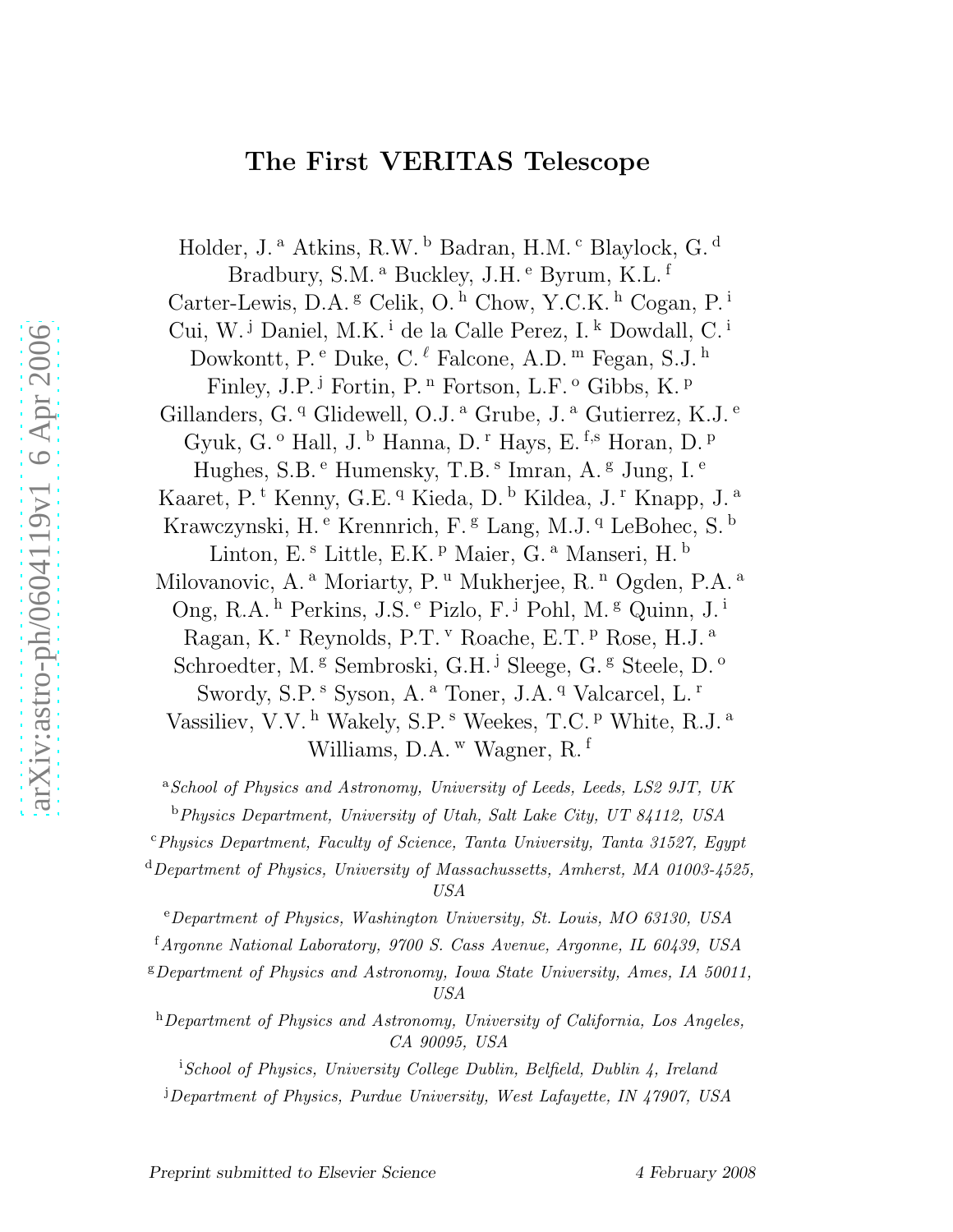<sup>k</sup>*Department of Physics, University of Oxford, Oxford, OX1 3RH, UK* <sup>ℓ</sup>*Department of Physics, Grinnell College, Grinnell, IA 50112-1690, USA* <sup>m</sup>*Department of Astronomy and Astrophysics, Penn State University, University Park, PA 16802, USA* <sup>n</sup>*Department of Physics and Astronomy, Barnard College, Columbia University, NY 10027* <sup>o</sup>*Astronomy Department, Adler Planetarium and Astronomy Museum, Chicago, IL 60605, USA* <sup>p</sup>*Fred Lawrence Whipple Observatory, Harvard-Smithsonian Center for Astrophysics, Amado, AZ 85645, USA* <sup>q</sup>*Physics Department, National University of Ireland, Galway, Ireland* <sup>r</sup>*Physics Department, McGill University, Montreal, QC H3A 2T8, Canada* <sup>s</sup>*Enrico Fermi Institute, University of Chicago, Chicago, IL 60637, USA* <sup>t</sup>*Department of Physics and Astronomy, Van Allen Hall, Iowa City, IA 52242, USA* <sup>u</sup>*Department of Physical and Life Sciences, Galway-Mayo Institute of Technology, Dublin Road, Galway, Ireland* <sup>v</sup>*Department of Applied Physics and Instumentation, Cork Institute of Technology, Bishopstown, Cork, Ireland* <sup>w</sup>*Santa Cruz Institute for Particle Physics and Department of Physics, University of California, Santa Cruz, CA 95064, USA*

#### Abstract

The first atmospheric Cherenkov telescope of VERITAS (the Very Energetic Radiation Imaging Telescope Array System) has been in operation since February 2005. We present here a technical description of the instrument and a summary of its performance. The calibration methods are described, along with the results of Monte Carlo simulations of the telescope and comparisons between real and simulated data. The analysis of TeV  $\gamma$ -ray observations of the Crab Nebula, including the reconstructed energy spectrum, is shown to give results consistent with earlier measurements. The telescope is operating as expected and has met or exceeded all design specifications.

*Key words:* gamma ray astronomy, Cherenkov telescopes *PACS:* 95.55.Ka,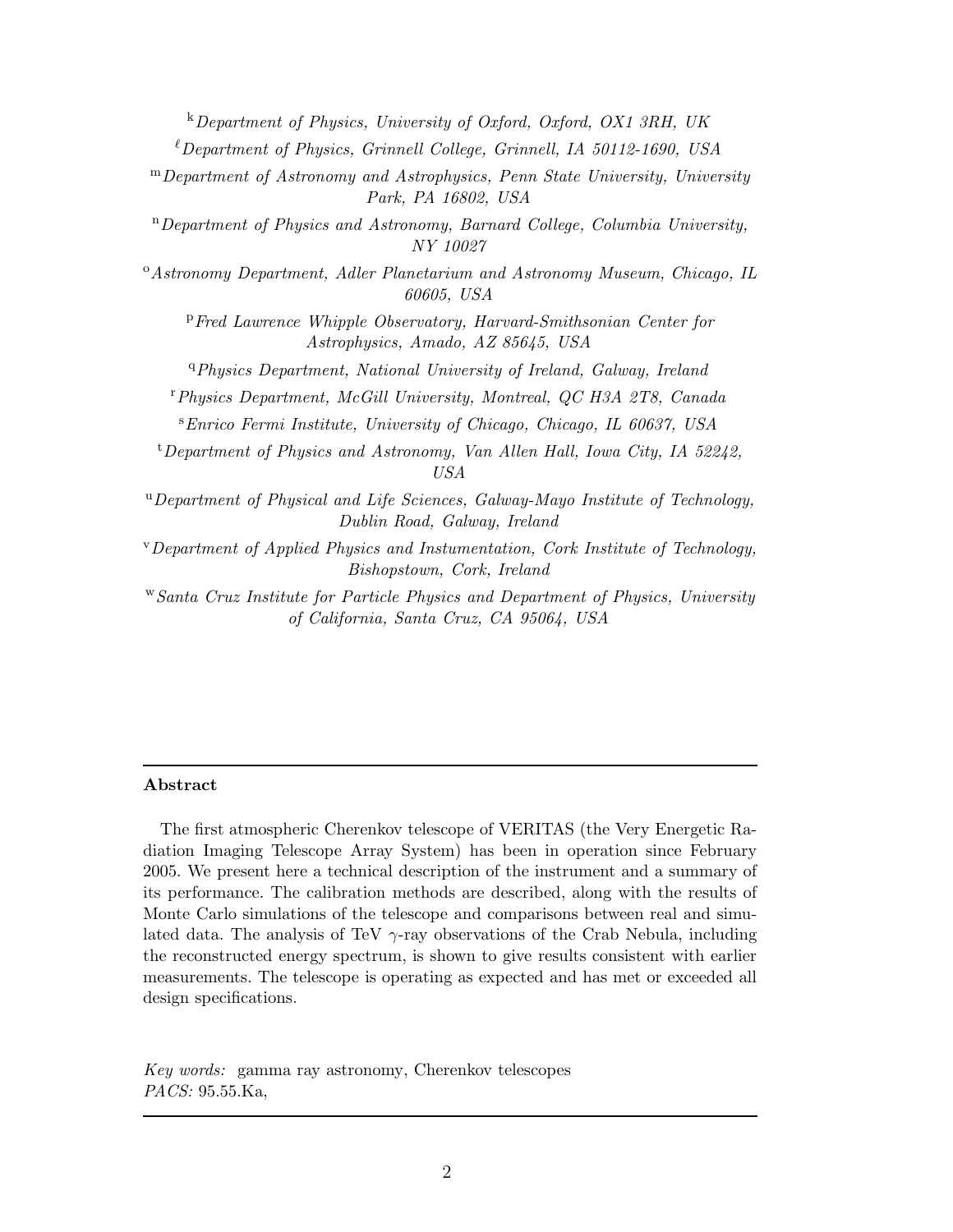# 1 Introduction

The first detection of Cherenkov light produced by cosmic ray air showers in the atmosphere was made over half a century ago [1]. The detection method remains essentially unchanged today; relatively crude mirrors are used to reflect Cherenkov photons onto a photomultiplier tube (PMT) detector package, and fast electronics discriminate the brief (few nanoseconds) Cherenkov flashes from the background night-sky light. The first successful application of this technique to  $\gamma$ -ray astronomy was realised by the Whipple Collaboration, who used a 10 m diameter light collector and an array of PMTs to record images of the angular distribution of Cherenkov light produced by air showers [2]. The shape and orientation of the images were used to efficiently select  $\gamma$ -ray initiated air shower candidate events from among the otherwise overwhelming background of cosmic ray initiated events [3]. The Whipple 10 m telescope provided the first detection of an astrophysical  $\gamma$ -ray source, the Crab Nebula, using this imaging technique [4]. Arrays of imaging atmospheric Cherenkov telescopes provide a further increase in sensitivity and in angular and energy resolution, as demonstrated by the HEGRA experiment [5]. The stereoscopic imaging atmospheric Cherenkov technique is now being exploited using large reflectors by four projects worldwide; MAGIC [6] and VERITAS [7] in the Northern hemisphere and HESS [8] and CANGAROO III [9] in the South. HESS was the first of these to come online and recent observations have produced a wealth of new discoveries [10].

The first stage of the VERITAS project will use four telescopes at a site in Arizona. Each telescope will consist of a 12 m diameter segmented reflector instrumented with a 499 element PMT imaging camera. The first of these telescopes has been installed at the base camp of the Whipple Observatory at Mt. Hopkins (at an altitude of 1275 m) and saw first light in February 2005. We begin by describing the various elements of the detector and assess their technical performance. The calibration and data analysis procedures are then discussed, and the overall performance of the instrument is characterised using Monte Carlo simulations and the results from preliminary observations of TeV  $\gamma$ -ray sources.

# 2 The Telescope

Figure 1 shows the first complete VERITAS telescope installed at the Whipple Observatory base camp. The building closest to the telescope contains the trigger and data acquisition electronics and is the control room from which the telescope is operated. The telescope was operated initially in 2004 as a prototype, with one third of the mirror area and half of the PMTs of the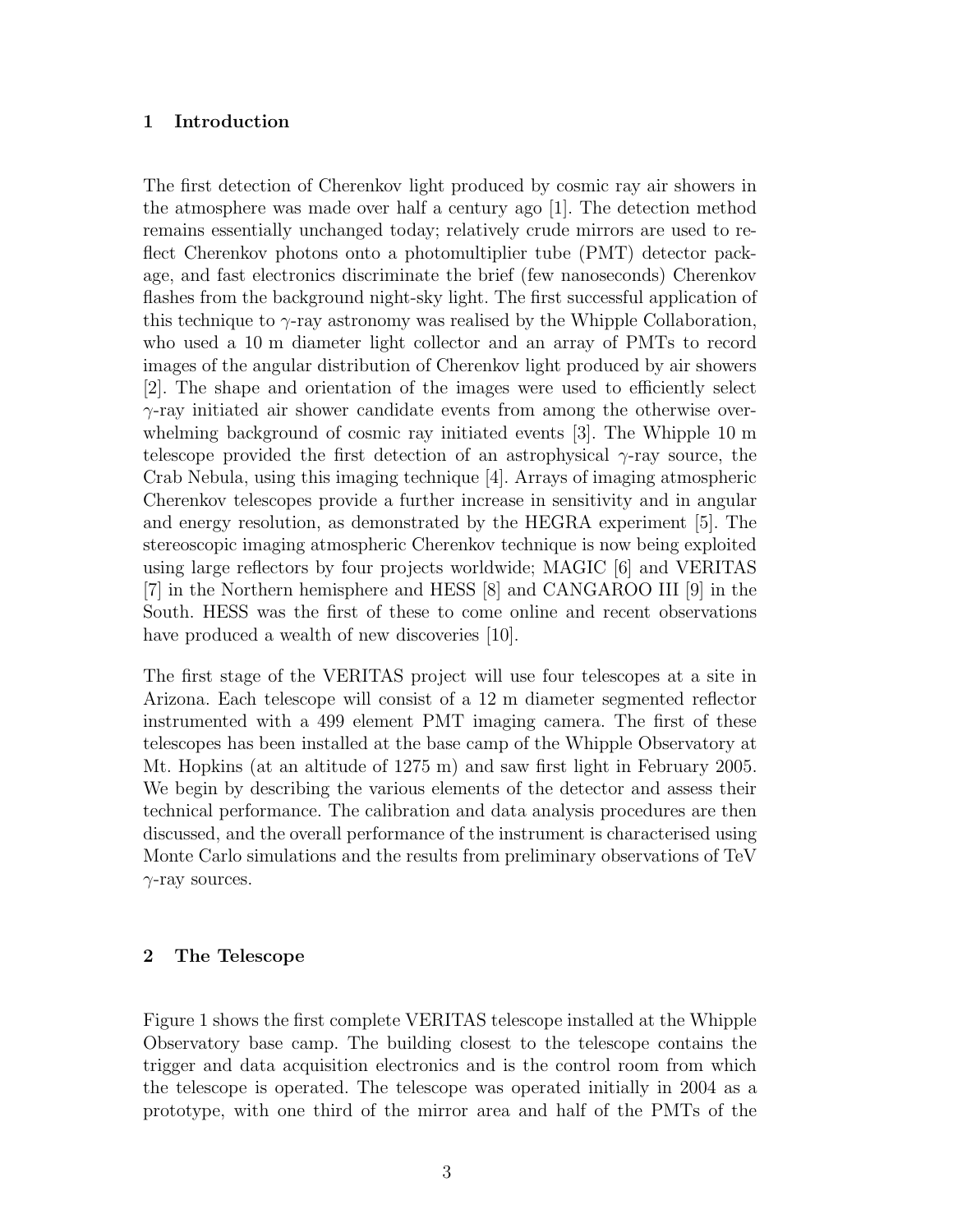completed telescope [11].

# 2.1 Mechanics and Tracking

The basic mechanical structure of the telescope is similar to that of the Whipple 10 m telescope, consisting of an altitude-over-azimuth positioner and a tubular steel Optical Support Structure (OSS). The camera is supported on a quadropod, and a mechanical bypass of the upper quadropod arm transfers this load directly to the counterweight support. The positioner is a commercial unit manufactured by RPM-PSI (Northridge, California); the OSS is a steel space frame, custom designed by M3 engineering (Tucson, Arizona) and fabricated by Amber Steel (Chandler, Arizona) [12]. The maximum slew speed is measured to be  $0.3^{\circ}$  s<sup>-1</sup>. Tests with a modified drive system have proved that it is possible to reach maximum slew speeds of  $1° s^{-1}$ ; the first telescope will shortly be upgraded and the remaining VERITAS telescopes will have this modification installed as standard. The telescope encoder measurements are written to a database at a rate of 4 Hz and indicate that the tracking is stable with a relative raw mechanical pointing accuracy of typically  $\langle \pm 0.01^{\circ} \rangle$  (Figure 2). Various methods for measuring and improving the absolute pointing accuracy are under investigation.

## 2.2 Optics

The telescope optics follows a Davies-Cotton design [13], but with a 12 m aperture reflector and a 12 m focal length. The reflector comprises 350 hexagonal mirror facets (Figure 3), each with an area of  $0.322 \text{ m}^2$ , giving a total mirror area of  $\sim 110 \text{ m}^2$ . The use of hexagonal facets allows the full area of the OSS to be exploited. The facets are made from glass, slumped and polished by DOTI (Roundrock, Texas), then cleaned, aluminized and anodized at the VERITAS optical coating laboratory. The reflectivity of the anodized coating at normal incidence is shown as a function of wavelength in Figure 4; it is typically  $> 90\%$  at 320 nm. Each facet has a 24.0 m  $\pm$  1 % radius of curvature and is mounted on the spherical front surface of the OSS (radius 12 m) using a triangular frame. Three adjustment screws allow each facet to be accurately aligned.

The reflector facets are aligned manually using a laser system installed at a point facing the centre of the reflector at a distance of twice the focal length (24 m). An initial alignment of the mirror facets resulted in a point spread function (PSF) of  $\sim 0.09$ ° FWHM. The γ-ray observations reported on in this paper were made under this alignment condition. A subsequent realignment reduced the PSF to  $0.06^{\circ}$  (Figure 5) at the position of Polaris (elevation 31 $^{\circ}$ ),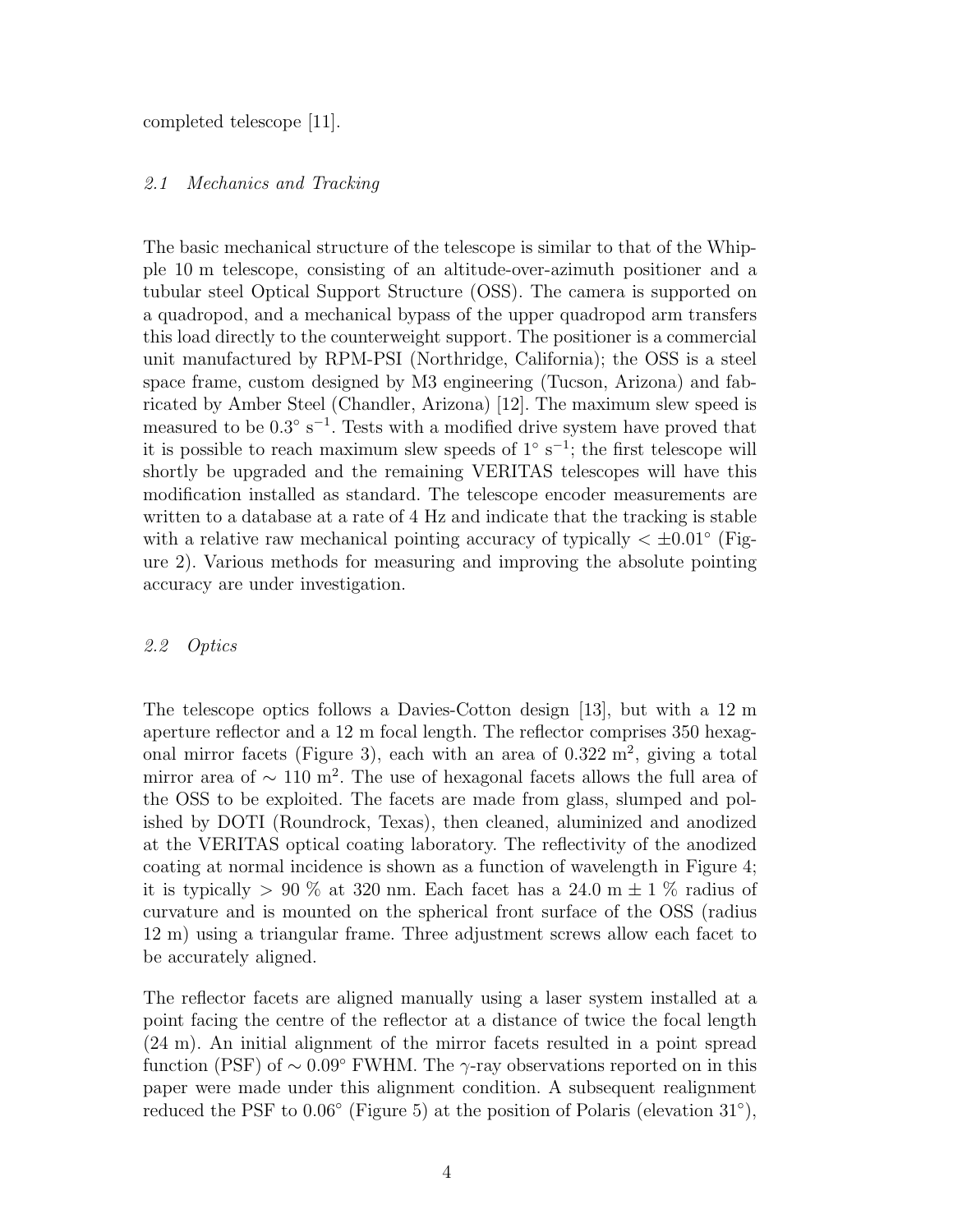degrading at higher elevations due to flexure of the OSS. The technique of bias alignment, wherein the mirror facets are aligned such that the PSF is optimum over the most useful observing range, has been successfully employed on the Whipple 10 m telescope in the past and will be applied to the VERITAS telescopes to achieve a PSF of <  $0.06°$  FWHM over the  $40° - 80°$  elevation range.

# 2.3 Camera

Figure 6 shows the front face of the telescope focus box. The box is 1.8 m square and allows for future expansion to increase the camera field-of-view. The imaging camera's 499 pixels are Photonis 2.86 cm diameter, UV sensitive PMTs (model XP2970/02), with a quantum efficiency  $> 20\%$  at 300 nm. The angular pixel spacing is 0.15°, giving a total field-of-view of diameter ∼ 3.5 ◦ . Light cones have not yet been installed; two different designs are being fabricated and will be tested. They are expected to significantly improve the total photon collection efficiency as well as to reduce the rate of off-axis background photons in each PMT.

The PMT high voltage is provided by a multichannel modular commercial power supply (CAEN) which allows each PMT to be controlled individually. The high voltage is chosen to give a PMT gain of  $\sim 2 \times 10^5$ . The signals are amplified by a high-bandwidth pre-amplifier integrated into the PMT base mounts. This circuit also allows the PMT anode currents to be monitored and calibrated charge pulses to be injected into the signal chain. Average currents are typically 3  $\mu$ A (for dark fields) to 6  $\mu$ A (for bright fields), corresponding to a night-sky photoelectron background of 100-200 MHz per PMT at this site. Signals are sent via  $\sim$  50 m of 75  $\Omega$  stranded cable (RG59) to the telescope trigger and data acquisition electronics which is housed in the control room.

# 2.4 Trigger

In an imaging atmospheric Cherenkov telescope, precise timing between trigger channels is desirable in order to reduce the coincidence resolving time and hence lower the detector energy threshold. To achieve this, each channel is equipped with a custom-designed constant fraction discriminator (CFD) [14] which has a trigger time which is independent of the input pulse height. The CFD output width is programmable in 12 steps between 4 and 25 ns; a width of 10 ns was used as standard for telescope operations in 2005. A 3-bit, 6 ns programmable delay is provided for each channel so as to correct for systematic differences in the relative signal paths due to cable length differences and the voltage-dependent PMT transit times.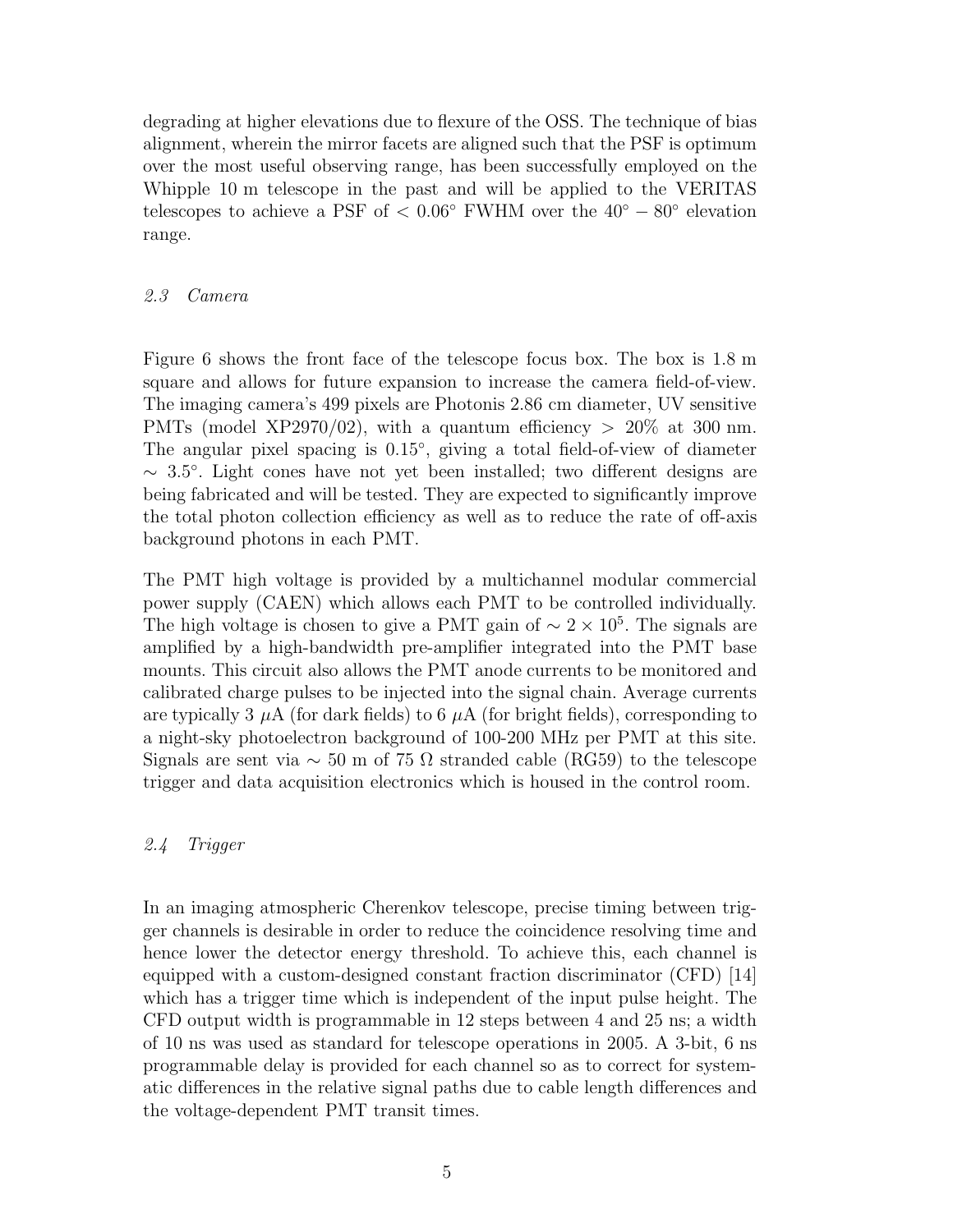The CFD signals are copied and sent to a topological trigger system which is similar to that used successfully on the Whipple 10 m telescope [15], but with an improved channel-to-channel timing jitter of  $< 1$  ns. The system contains a memory look-up which can be pre-programmed in a few minutes to recognise patterns of triggered pixels in the camera; for example, any 3 adjacent pixels. The required overlap time between adjacent CFD signals is  $\sim$  6 ns. The topological trigger system reduces the rate of triggers due to random fluctuations of the night-sky background light and preferentially selects compact Cherenkov light images. Figure 7 shows the trigger rate as a function of CFD threshold for two different topological trigger configurations. Observations in 2005 were all made with a rather conservative CFD threshold corresponding to  $\sim 6 - 7$ photoelectrons and a 3-fold adjacent pixel topological trigger configuration, giving a cosmic ray trigger rate at high elevation of  $\sim 150$  Hz.

VERITAS will also include an array level trigger system which triggers the data acquisition on coincident events over a pre-defined number of telescopes. A preliminary array level trigger is installed on the first VERITAS telescope which is used to latch the event number and GPS time for each event.

## 2.5 Data Acquisition

The centrepiece of the data acquisition chain is a custom-built 500 MHz flash-ADC system [16]. Each PMT signal is digitized with an 8-bit dynamic range and a memory depth of  $32 \mu s$ . By default, the signal traces follow a high gain path to the FADC. If the dynamic range is exceeded, an analog switch connects the FADC chip to a delayed low gain path instead, thus extending the dynamic range for each 2 ns sample. The electronic noise is small, with a sample-tosample standard deviation of  $\sim$  0.5 digital counts and an event-to-event standard deviation over a 10 sample integration window of ∼ 1.5 digital counts Figure 8 shows a typical FADC trace in a signal channel.

The FADCs are deployed in four custom VME crates, where they are read out by local single board computers (VMIC). Buffered events from the single board computers are transferred via a Scaleable Coherent Interface to an eventbuilding computer, where they are integrated, tested, and passed on to the online analysis system and data harvester. The FADC readout window size and position are programmable; a 24 sample readout on all 500 channels results in a data size of 13.5 kb per event and a deadtime of ∼ 10 % at 150 Hz. While this is manageable for a single telescope, the VERITAS array will produce four times as much data at higher rates (up to 1 kHz). To cope with this, a zero suppression scheme has been implemented wherein only those channels with a peak signal larger than some preset value are read out, reducing the data size by a factor of  $> 4$ . The CFDs are integrated onto the FADC boards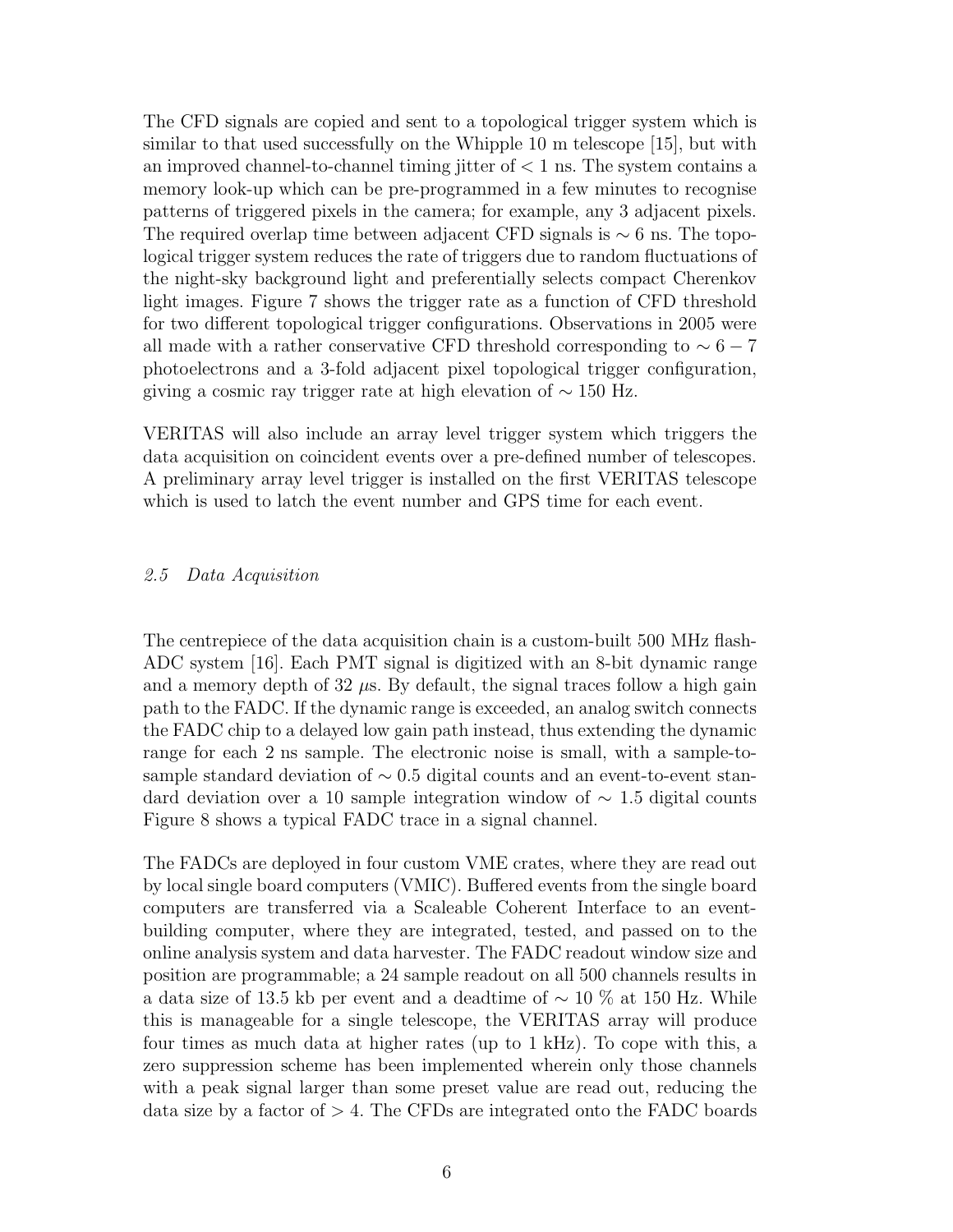and the CFD hit pattern and the rate of single channel triggers can also be read out to the data stream.

The FADCs give two principal benefits over simple charge integrating ADCs. They allow the application of digital signal processing techniques, for example, actively placing and minimizing the charge integration gate, thus improving the signal/noise per PMT and lowering the effective energy threshold in the analysis. In addition, they provide measurements of the time distribution of the Cherenkov photons across the image, which may help to reject the hadronic cosmic ray background showers and improve the accuracy of  $\gamma$ -ray shower parameter reconstruction [17].

# 3 Calibration

The telescope calibration is divided into two sections. Absolute calibration is concerned with understanding the signal size produced by a single photon such that detector response and the energy scale can be accurately modelled in Monte Carlo simulations. Relative calibration involves measuring the various calibration constants for each signal channel so as to flat-field the response of the camera in the data analysis.

## 3.1 Absolute Calibration

The overall photon conversion factor of the telescope is a combination of the mirror reflectivity, the collection efficiency and quantum efficiency of the PMT photocathode, and the conversion factor of the electronics chain. The mirror reflectivity and PMT photocathode characteristics can be determined from laboratory measurements and manufacturer's specifications; the conversion factor of the electronics chain is defined as the average integral number of FADC counts produced by the generation of a single photoelectron in the PMTs and measured in situ. A nitrogen laser is used to deliver a  $\sim$  4 ns wide pulse to a dye module which fluoresces at 400 nm. This light is passed via optical fibre to an opal glass diffuser situated in front of the camera at a distance of  $\sim 4$  m, so as to provide uniform illumination [18]. The camera face is covered by a semi-reflective mylar sheet which shields the PMTs from background light, and the laser pulse intensity is adjusted using filters to provide an average illumination of  $\sim$  1 photoelectron per PMT. A delayed copy of the laser trigger is used to trigger the data acquisition such that the signal arrives centered in the readout window. Figure 9 shows the histogram of the integrated FADC counts for a single PMT at standard operating gain. The conversion factor averaged over all PMTs is  $0.19 \pm 0.02$  photoelectrons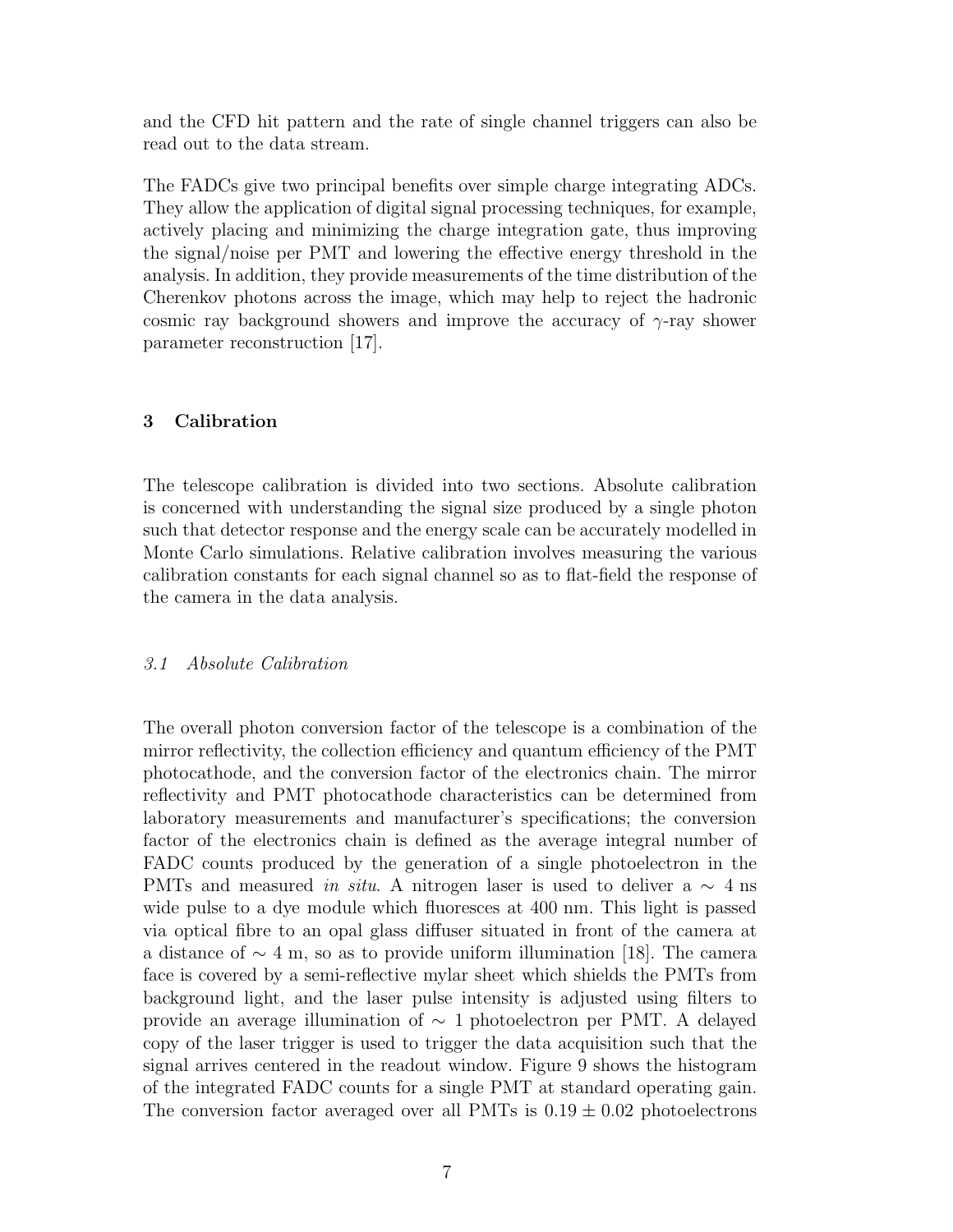per digital count.

Two complementary methods have been used to confirm the overall photon collection efficiency of the telescope. Single muons within the field-of-view produce sharply defined ring images, and the expected amount of Cherenkov light per unit arc length can be accurately calculated, providing a well calibrated natural "test beam" [19]. A comparison of the total charge in simulated muons and in real muons selected from data taken with the first VERITAS telescope indicates that the total photon collection efficiency is well matched [20]. A novel alternative approach to absolute calibration, borrowed from atmospheric fluorescence detectors of ultra-high energy cosmic rays [21], has also been tested. A calibrated laser pulse directed towards the zenith is used to produce a flash of Rayleigh-scattered light with an intensity that can be calculated very accurately when atmospheric conditions are good. Preliminary results with this method again indicate good agreement between simulations and data [22].

#### 3.2 Relative Calibration

Prior to the parameterization of Cherenkov images in the camera, each signal channel must be calibrated. A pulse generator is used to trigger the data acquisition at a rate of 3 Hz during the data-taking in order to generate events with no Cherenkov light present. A histogram is constructed of the integrated number of digital counts in each FADC trace (for a given integration window size); the mean of this histogram is the electronic pedestal value and the width is the pedestal standard deviation, which provides a measure of the night sky background noise level. Pedestal and pedestal standard deviation values are currently calculated once per 28 minute data run. The same laser system as used for the single photoelectron calibration is used once per night to provide  $\sim$  1000 bright, uniform, time-coincident photon pulses across the camera. The mean of a histogram of the integrated signal in each FADC trace over these events measures the relative gain of the signal channels. Similarly, a histogram of the arrival time of the laser pulse in each trace measures the relative time offsets for each channel. Relative PMT gains are set to within  $\sim 10\%$  by adjusting the PMT high voltages. Approximately 95% of the signal channels show a relative time offset of less than  $\pm 3$  ns; this is compensated for in the trigger hardware as discussed in Section 2.4.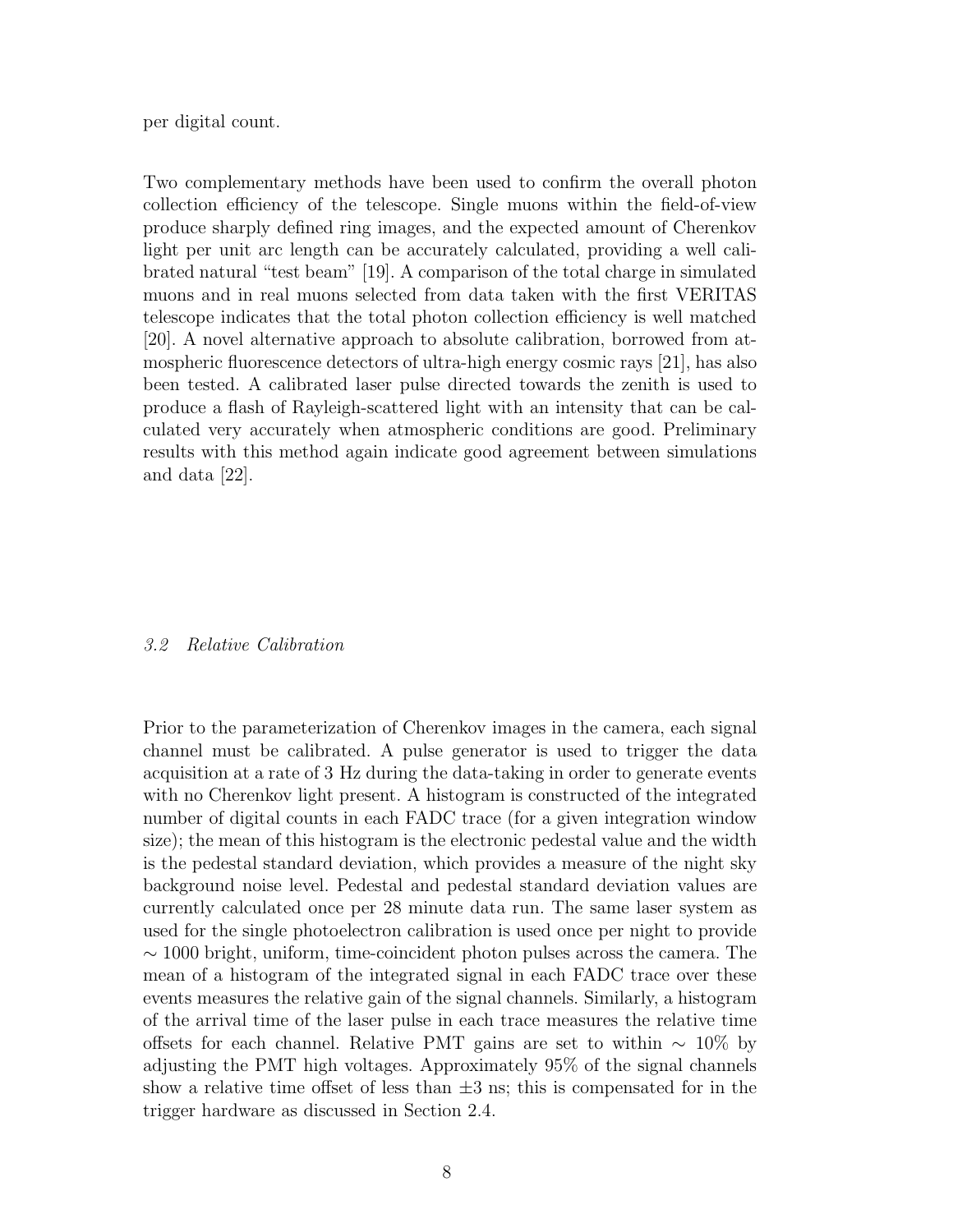## 4 Data Analysis and Results

Development work to define the optimum data analysis methods for this new instrument is ongoing. The data products, in particular the FADC information, provide the opportunity of exploiting many techniques which have not been applicable to previous generations of Cherenkov telescopes; for example, the use of digital signal processing algorithms to parameterise the signal traces, and the added dimension of detailed image timing information. The analysis described here is based on that which has been successfully employed for the analysis of Whipple 10 m telescope data for many years, with the use of image timing information being restricted to helping to define the optimum signal integration window.

We have used a two-pass method in this analysis. In the first pass, a wide (20 ns) integration gate is applied to each FADC trace at a fixed time position in order to calculate the integrated charge and the pulse arrival time,  $T_0$  (defined as the half-height point on the pulse leading edge). PMTs are selected which produce an integrated signal greater than 5 times their pedestal standard deviation, or greater than 2.5 times the pedestal standard deviation while also being adjacent to a PMT selected at the higher threshold. The resulting shower image is then parameterised with a second moment analysis, the results of which can be described by an ellipse as shown in Figure 10 [3]. Figure 11 shows  $T_0$  as a function of PMT position along the long axis of the ellipse for this event; the time gradient across the image is given by a straight line fit to this graph. In the second pass over the image, a shorter (10 ns) integration window is applied to each trace, but the location of the window is calculated using the expected position of the pulse according to the measured time gradient across the image.

The standard candle of ground-based  $\gamma$ -ray astronomy is the Crab Nebula, and the sensitivity of any new instrument is best tested against this benchmark. The first VERITAS telescope saw first light in February 2005, leaving only a small time window in which to collect data on the Crab while the source was still observable at high elevations. Observations were taken in an ON/OFF mode, wherein a 28 minute ON exposure at the source position is followed or preceded by a 28 minute OFF-source exposure, at the same elevation but offset by  $\pm 30$  minutes in right ascension. The total ON-source exposure was 3.9 hours with the same amount of OFF-source data collected in order to provide a measure of the cosmic ray background. Due to the purely electromagnetic nature of  $\gamma$ -ray initiated air showers,  $\gamma$ -ray Cherenkov images are expected to be more compact than cosmic ray images and can be preferentially selected by applying cuts based on the dimensions of the event ellipse  $(lenqth, width)$  [3]. The parameter  $\alpha$  describes the orientation of the long axis of the image ellipse relative to the line joining the centre of the field-of-view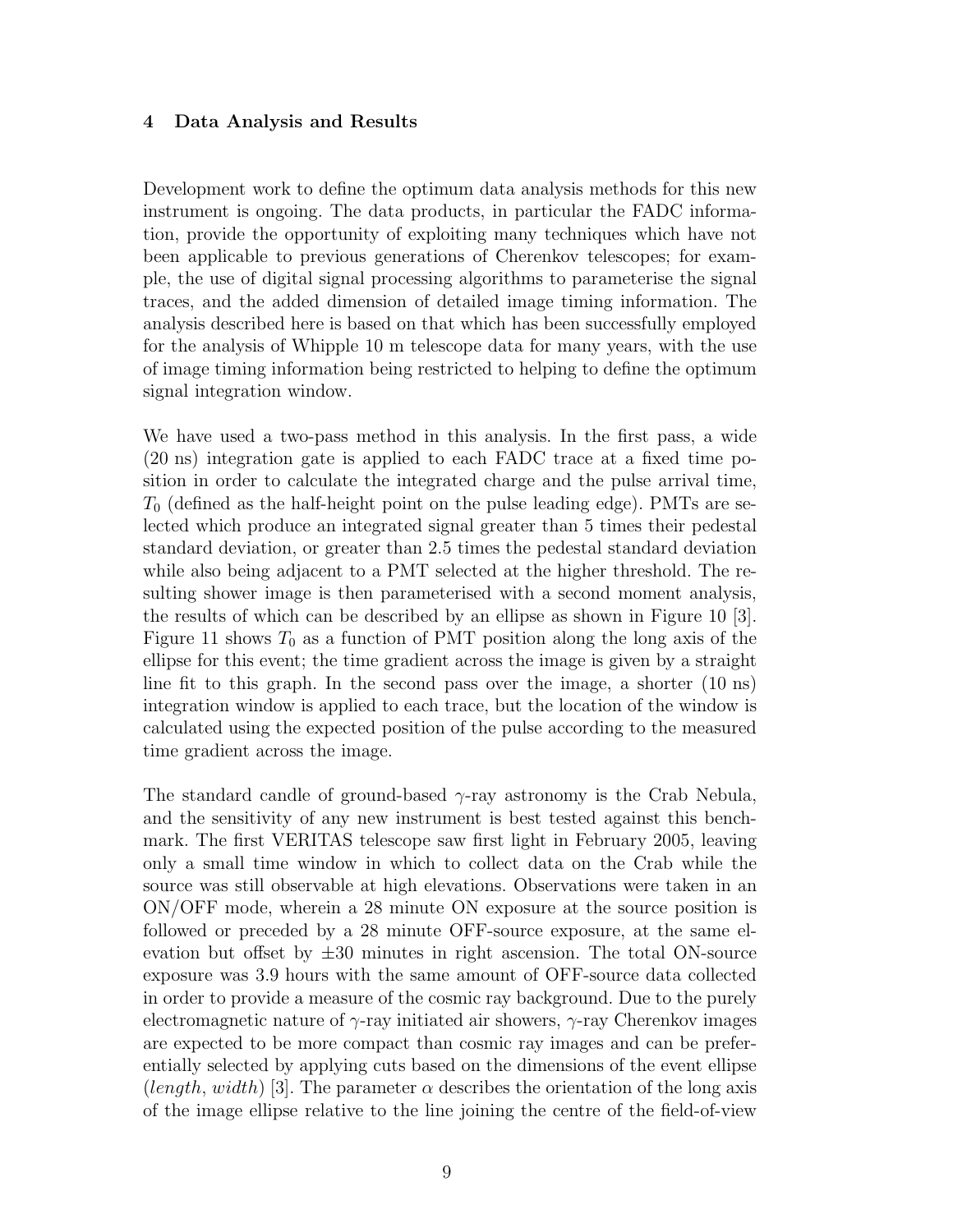and the ellipse centroid. Showers originating from a point source, such as the Crab Nebula, will be oriented with their long axes pointing back to the position of the source at the centre of the camera. The angular *distance* of the image from from the source position is related to the distance of the shower core position on the ground. Finally, the ratio of the image *length* to its total size (where size is the integrated charge over all PMT signals in the image) is used to discriminate  $\gamma$ -rays from the otherwise overwhelming background of local muons which generate short arcs in the camera with a constant size per unit arc length. Cuts on these various parameters were optimised using a data set of observations of the variable TeV blazar Markarian 421 when this source was known, from contemporaneous observations with the Whipple 10m telescope, to be in a high emission state. The resulting  $\alpha$  histogram for the Crab Nebula observations is shown in Figure 12. The excess at low  $\alpha$  corresponds to a significance of 19.4 $\sigma$  (where  $\sigma$  refers to one standard deviation above the background), indicating a sensitivity of  $\sim 10\sigma$  for one hour of ON-source observations. Figure 13 shows the significance map of the reconstructed source position using the method of Lessard et al. [23].

Following the Crab Nebula observations, the telescope was used in an observing campaign throughout 2005, complementary to that of the Whipple 10 m telescope, which resulted in  $> 10\sigma$  detections of the known  $\gamma$ -ray sources Markarian 421 and Markarian 501 [24] and data sets on various potential TeV sources. A full online analysis package has been developed and was successfully used to detect strong  $\gamma$ -ray flaring behaviour from Markarian 421 on a timescale of minutes.

## 5 Simulations

## 5.1 The Simulation Chain

In order to accurately calculate source fluxes and energy spectra, it is necessary to develop a detailed model of the telescope performance, to which simulated air showers are presented such that the telescope detection efficiencies can be calculated. A complete chain of Monte Carlo simulations has been developed [25]. It consists of air shower simulations with CORSIKA [26] and a detailed simulation of the telescope response (GrISU [27]). CORSIKA version 6.20 is used with the hadronic interaction models QGSJet for primary energies above 500 GeV and with FLUKA for primary energies below 500 GeV. Simulated hydrogen, helium, and oxygen nuclei-induced air showers were produced in an energy range from 10 GeV (150 GeV for oxygen) to 50 TeV for various telescope elevation angles. Spectral indices were taken from fits to balloon measurements [28]. The shower cores were chosen to be distributed randomly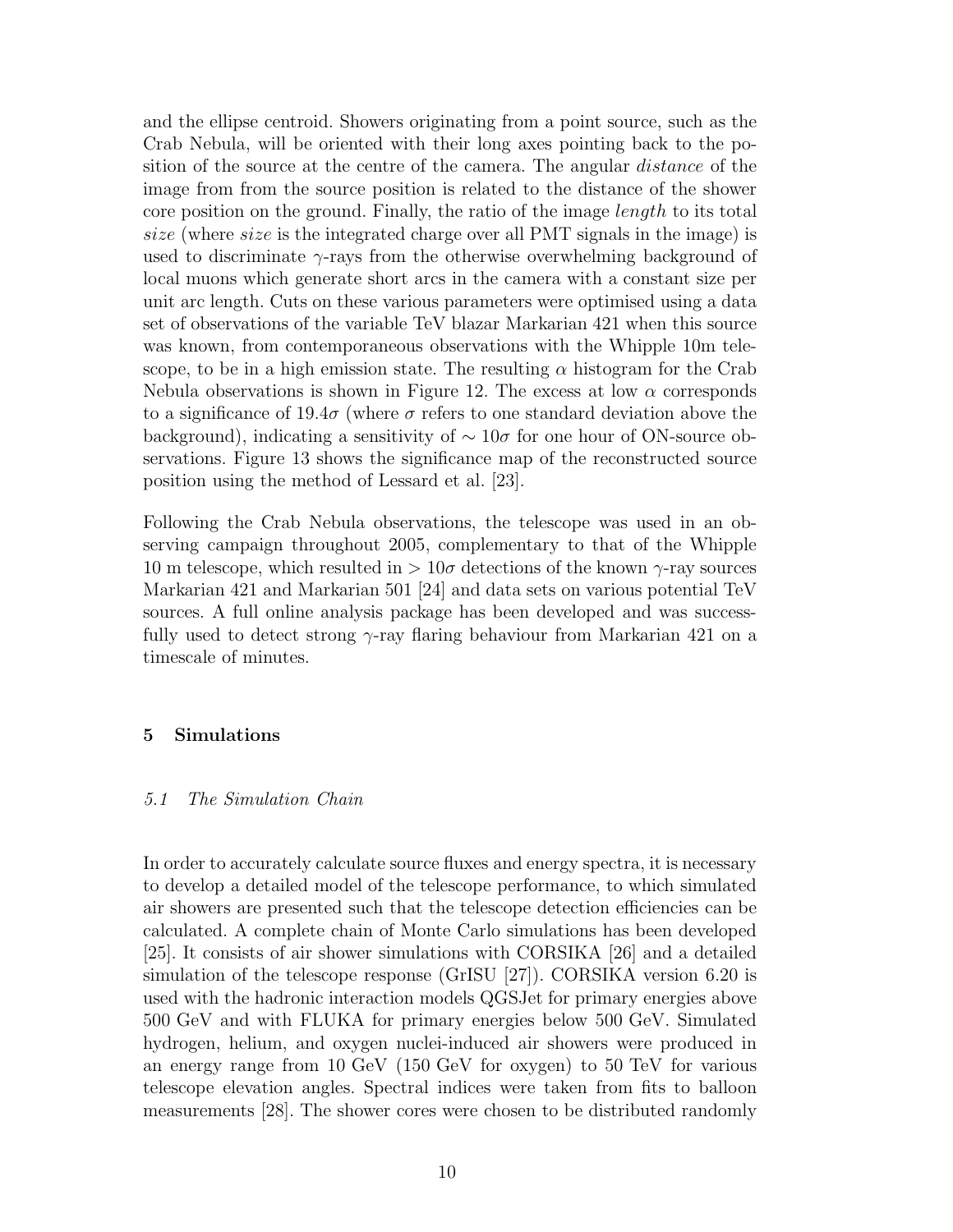within a circle of radius 1000 m centred on the telescope and the isotropic distribution of the cosmic ray incidence angles was simulated by randomizing the shower directions in a cone of radius 3.5◦ around the pointing direction of the telescope (while showers from outside of this cone angle can trigger the telescope, we estimate the fraction to be no more than 5% of the total). Primary  $\gamma$ -rays were simulated with a Crab-like spectrum  $(E^{-2.6})$  in an energy range from 10 GeV to 10 TeV on a circular area at the ground with radius 450 m.

Measurements of the atmospheric properties at the site of the first VERITAS telescope are currently in progress. The calculations described here used the U.S. standard atmosphere, which does not always reflect the properties of the atmosphere in Southern Arizona. Atmospheric extinction values were estimated using MODTRAN 4 [29] assuming 50 km visibility at 550 nm at ground level. The photoelectron rate per PMT is measured to be 100-200 MHz, corresponding to a night sky background rate of  $\sim 2.8 \times 10^{12}$  photons m<sup>-2</sup> s<sup>-1</sup> sr<sup>-1</sup>, which was used in the simulations and produced a simulated pedestal standard deviation of a similar level to that observed in the data.

The telescope simulations consist of two parts, the propagation of Cherenkov photons through the optical system and the response of the camera and electronics. The geometrical properties of the optical system are fully implemented in the simulation, including allowance for the surface roughness of mirror facets and for random scatter in their alignment. The camera configuration corresponds to that of April 2005, i.e. a 499 pixel camera with 2.86 cm diameter phototubes without light cones, with a total field-of-view of 3.5◦ . The absolute gain calibration has been described in Section 3.1. In order to estimate the exact pulse shape to be used in the simulations, we examined pulses in the data produced by muon events and laser flashes, both of which are light sources with a time profile which is expected to be shorter than the bandwidth of the electronics. The resulting average single photoelectron pulse has a rise time of 3.3 ns and a width of 6.5 ns. Cherenkov photons hitting a PMT produce a single photoelectron pulse with appropriate amplitude and time jitters applied. Electronic noise and all efficiencies, including mirror reflectivities, geometrical, quantum, and collection efficiencies, and losses due to signal transmission were modeled. The pulses are digitized into 2 ns samples with a trace length of 24 samples reflecting the properties of the FADC system. The trigger simulation uses a simplified model of the constant fraction discriminator, which is the first stage of the VERITAS multi-level trigger, and a full realization of the pattern trigger, requiring three adjacent pixels above threshold in a time window of 6 ns. The currently used trigger threshold of 70 mV corresponds to about 6.7 photoelectrons. The output of the telescope simulations, i.e. FADC traces for all PMTs, are written to disk in the VERITAS raw data format.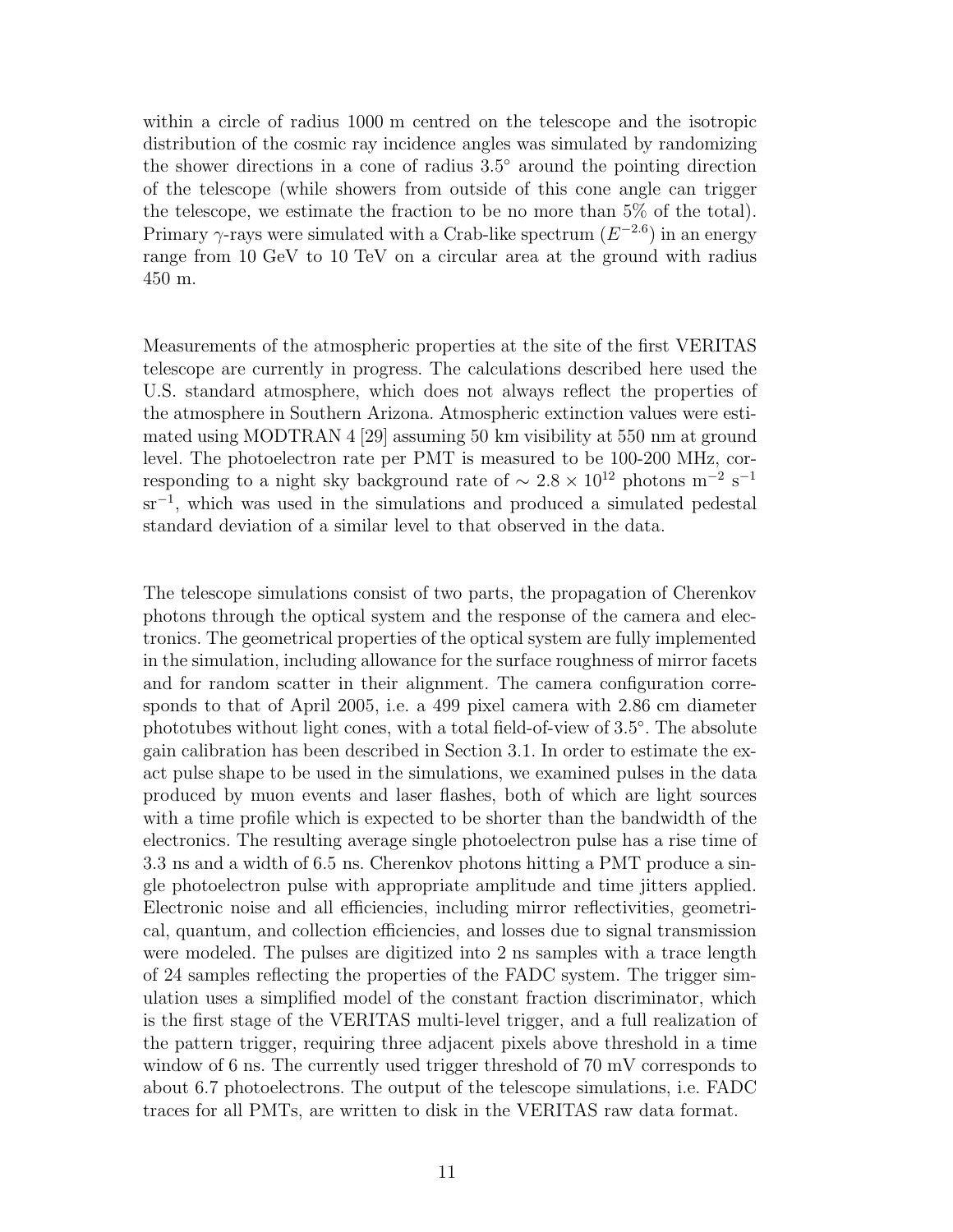# 5.2 Raw Trigger Rate

The raw trigger rate of the telescope with trigger conditions as described above is ∼ 150 Hz at high elevation. Dead time losses due to readout are  $~\sim$ 10%, the corrected trigger rate is consequentially  $~\sim$ 160 Hz. The simulation of the cosmic ray background results in trigger rates of 101 Hz from air showers induced by protons, 26 Hz from helium nuclei, and ∼5 Hz from nuclei of the CNO group for an elevation of 70◦ . The Monte Carlo calculations reproduce the observed trigger rate with an accuracy of  $~\sim 20\%$ , which is acceptable, taking into account an estimated uncertainty in the cosmic ray fluxes of ∼25% and various systematic uncertainties in the modeling of the telescope and the atmosphere.

# 5.3 Comparison with Real Data

Simulations and real data were analysed in the same way. The analysis method used was a simpler, single-pass version of the analysis described in Section 4, which has a slightly reduced sensitivity.  $\gamma$ -ray candidates were extracted from observations of the Crab Nebula (3.9 hours ON-source) and Markarian 421 (4.2 hours ON-source) in March and April 2005. All data were taken in ON/OFF mode at elevations above  $60^{\circ}$  and in good weather conditions. The  $\gamma$ -ray selection cuts result in a combined significance of 21.7 $\sigma$  and 900  $\gamma$ -ray candidates for the combined observations of the Crab Nebula and Mrk 421. The measured  $\gamma$ -ray rate from the observations of the Crab Nebula alone is  $2.1 \pm 0.2$  minute<sup>-1</sup>. Using the Crab spectrum reported in Hillas et al. [31] results in a simulated  $\gamma$ -ray rate from the Crab Nebula of 2.2 minute<sup>-1</sup>.

Ideally, the best image parameter cuts can be derived from the Monte Carlo simulations, which provide a data set of pure  $\gamma$  rays with high statistics. Simulations also provide the only method by which to estimate the primary energy of the incident  $\gamma$  rays. For the simulations to be useful, it is necessary to verify that the simulated images are an accurate representation of the data. Figure 14 shows the distributions of the image parameters  $\alpha$ , width, length and *distance* for simulated  $\gamma$  rays and for the  $\gamma$ -ray excess observed in the real data. The agreement is good, indicating that the simulations are valid.

# 5.4 Crab Nebula Energy Spectrum

The effective area of Telescope 1 after cuts is shown in Figure 15. The filled circles show the effective area for the hard  $\gamma$ -ray selection cuts described above which reject most of the high energy events due to the cut on *distance*. This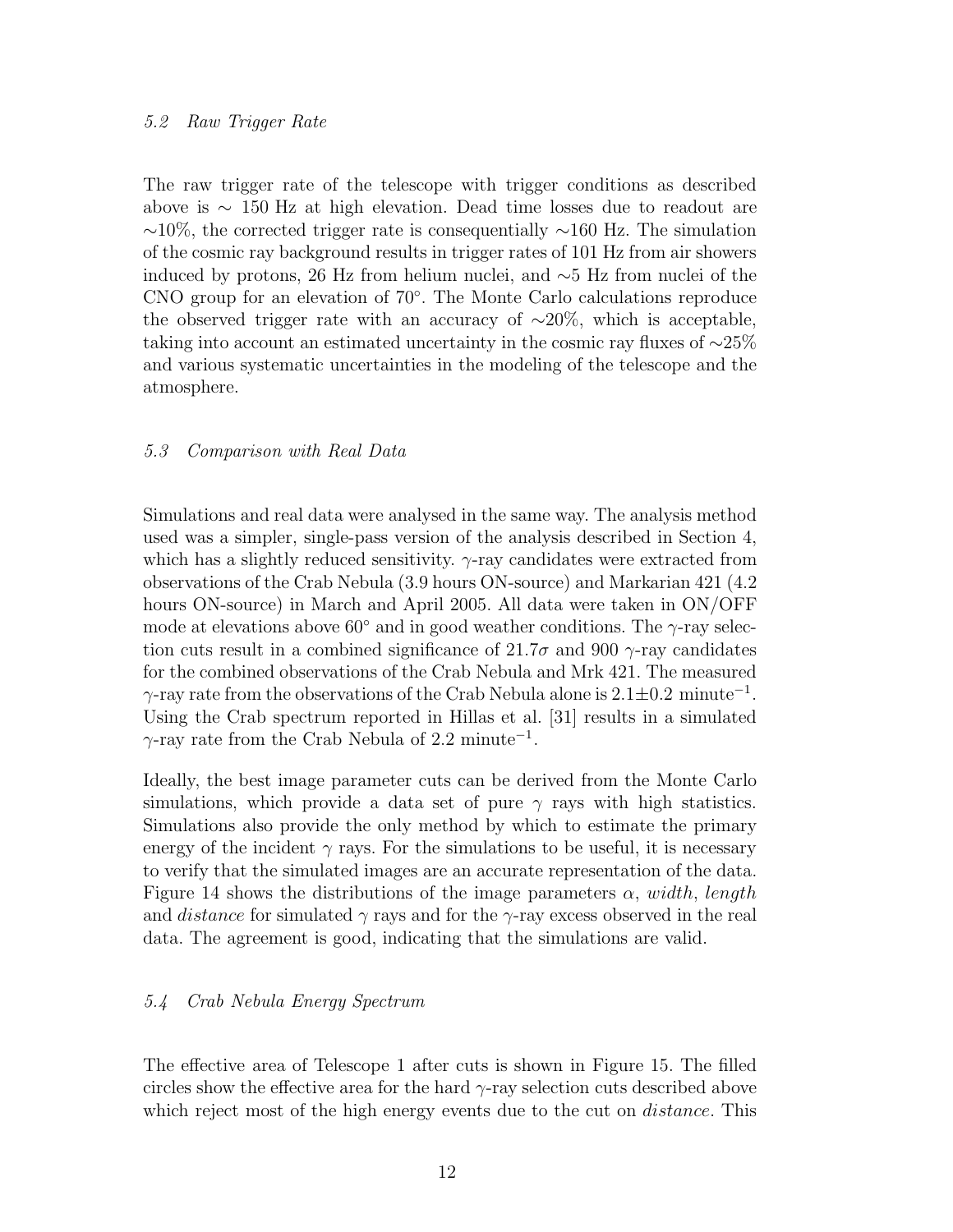is a problem which is well known from our experience with the Whipple 10m telescope, and is solved by using  $size$ -dependent  $\gamma$ -ray cuts [30], which do not provide the same level of background rejection, but which take the dependence of the image parameters on primary energy into account and retain ∼ 80% of the  $\gamma$ -ray signal.

The maximum effective area after *size*-dependent cuts is  $\sim 2.8 \times 10^5$  m<sup>2</sup>. The energy threshold of a Cherenkov telescope is conventionally defined as the position of the peak of the energy spectrum of the source convolved with the effective area curve of the detector. According to this definition, the threshold is 150 GeV at trigger level, 160 GeV after applying size-dependent cuts, and 370 GeV after applying the hard cuts described earlier.

In order to reconstruct the energy spectrum of  $\gamma$  rays from the Crab Nebula we have used the method outlined in Mohanty et al [30]. Size-dependent cuts are applied to the data, and the primary energy of the resulting  $\gamma$ -ray excess events is estimated using a function which depends on the image size and distance; the exact form of the function is derived from the Monte Carlo simulations. Figure 16 shows the resulting reconstructed energy spectrum of the Crab Nebula. A power-law fit to the data points gives a spectral index of  $2.6 \pm 0.3$  and a differential flux at 1 TeV of  $(3.26 \pm 0.9) \cdot 10^{-7}$  m<sup>-2</sup>s<sup>-1</sup>TeV<sup>-1</sup> (statistical errors only). This agrees well with earlier measurements by other telescopes [31,32].

## 6 Discussion

The first VERITAS telescope was operated throughout 2005, has met all technical specifications and has detected a number of TeV  $\gamma$ -ray sources. The sensitivity, at  $\sim 10\sigma$  for one hour of ON-source observations of the Crab Nebula, is already appreciably better than the Whipple 10 m telescope (at  $\sim 7\sigma$  for one hour of Crab observations); however, in order to provide the level of sensitivity required from this generation of detectors, it is necessary to reject the muon background at the hardware level. This can only be achieved by the installation of further telescopes. The major mechanical components of all four telescopes have now been delivered to the Mt. Hopkins base camp. The second VERITAS telescope has recently been installed 85 m away from the first telescope on an East-West baseline. Figure 17 shows the *length/size* histogram for the first telescope for all events which trigger, and for those which generate a trigger in both telescopes within 10  $\mu$ s of each other. The distinctive peak due to local muon events in the histogram of all events is clearly removed when the two-telescope trigger is imposed. A true "hardware" two-telescope trigger is currently being installed, which will correct for changing time delays due to the source movement in the sky, and reduce the required coincidence time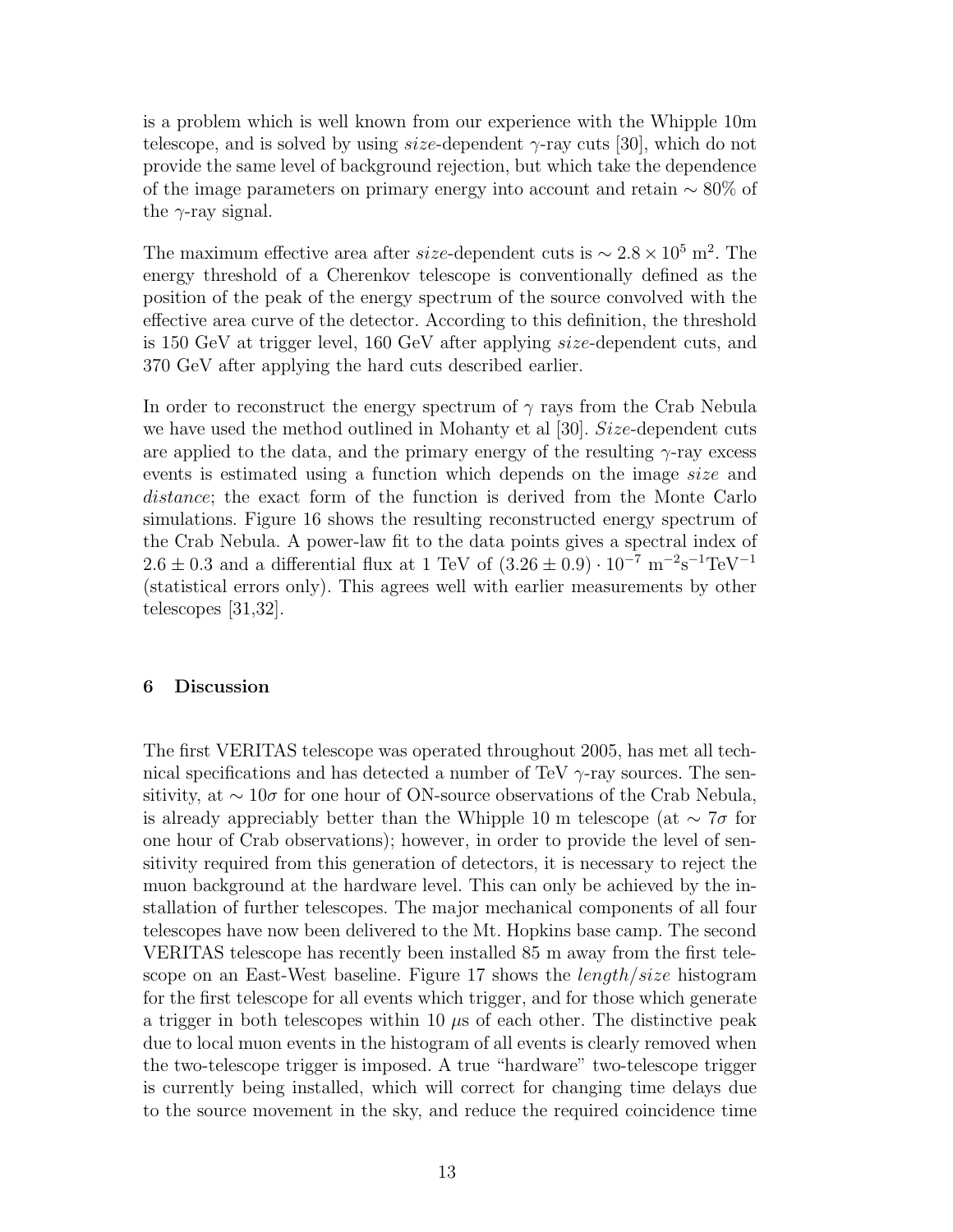to ∼ 50 ns or less. Only events which satisfy the two-telescope trigger will be read out by the data acquisition system, reducing the data rate dramatically and so enabling us to lower the individual telescope trigger thresholds, and hence the energy threshold of the experiment. The angular resolution for point source analysis with a single telescope is  $0.17^{\circ}$  (Figure 13); additional telescopes will provide multiple views of each shower, reducing the angular resolution by around a factor of two.

The agreement of the Monte Carlo simulations with observational data illustrated here shows that we have a good understanding of the first VERITAS telescope and that the design performance is being met. This being the case, the predicted behaviour of the four-telescope array system is likely to be reliable, indicating a flux sensitivity of  $3.4 \times 10^{-11}$  cm<sup>-2</sup> s<sup>-1</sup> at 100 GeV for a 50 hour exposure [33].

# 7 Acknowledgments

This research is supported by grants from the U.S. Department of Energy, the U.S. National Science Foundation, the Smithsonian Institution, by NSERC in Canada, by Science Foundation Ireland and by PPARC in the UK.

### References

- [1] Galbraith, W., & Jelley, J.V., Nature, 171 (1953) 349
- [2] Weekes, T.C. & Turver, K.E., Proc. 12th ESLAB Symp., Frascati, (1977) 279
- [3] Hillas, A.M. Proc. 19th ICRC, 3 (1985) 445
- [4] Weekes, T. C., et al. ApJ, 342 (1989) 379
- [5] Pühlhofer, G. et al. Astropart. Phys.,  $20$  (2003) 267
- [6] Lorenz, E. et al. New Astron. Rev., 48 (2004) 339
- [7] Weekes, T.C. et al. Astropart. Phys., 17 (2002) 221
- [8] Hinton, J.A. et al. New Astron. Rev., 48 (2004) 331
- [9] Kubo, H. et al. New Astron. Rev., 48 (2004) 323
- [10] Aharonian, F. et al. Science, 307 (2005) 1938
- [11] Wakely, S.P. et al. Proc. 28th ICRC, Tsukuba, Editors: T. Kajita, Y. Asaoka, A. Kawachi, Y. Matsubara and M. Sasaki, (2003) 2803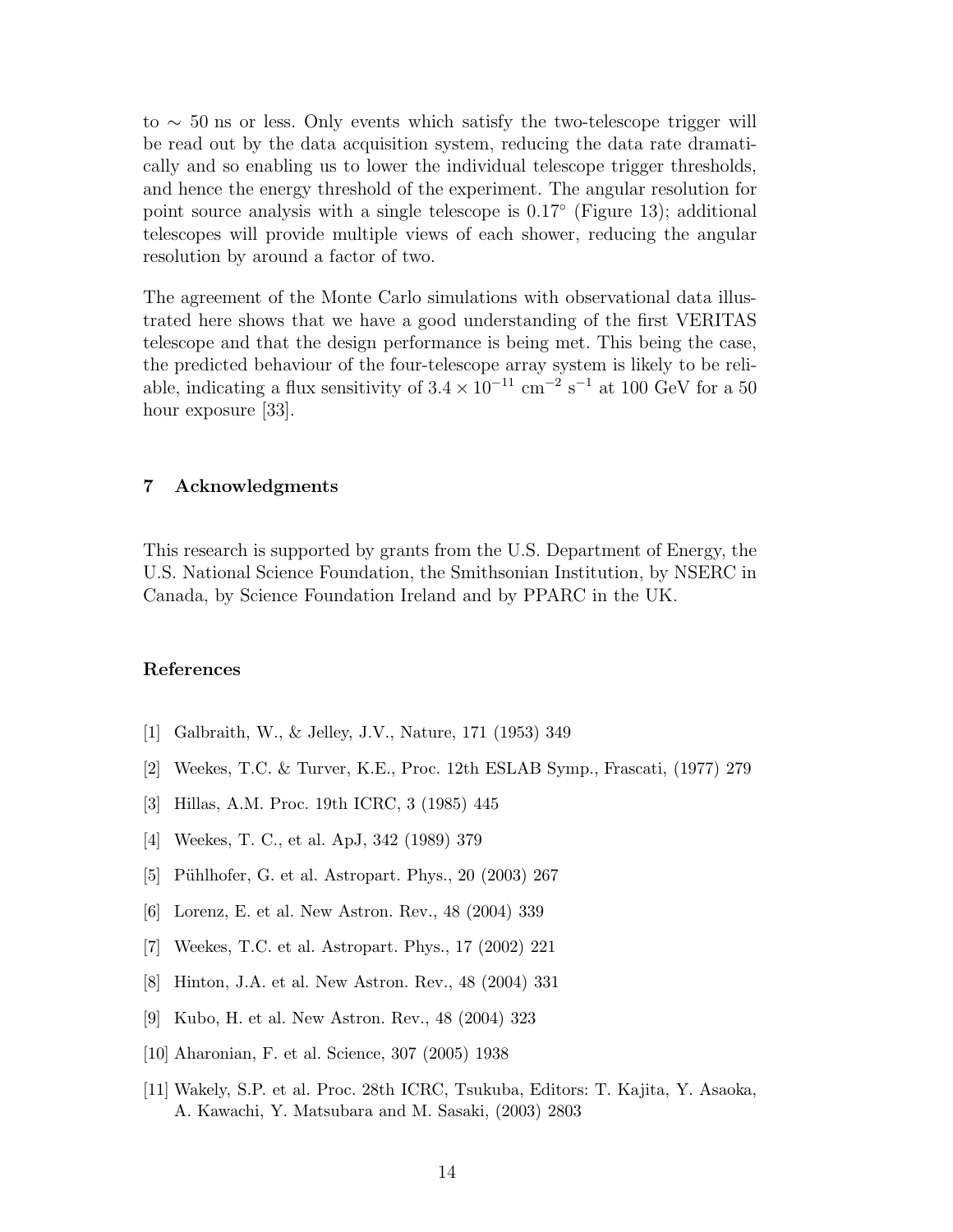- [12] Gibbs, K. et al. Proc. 28th ICRC, Tsukuba, Editors: T. Kajita, Y. Asaoka, A. Kawachi, Y. Matsubara and M. Sasaki, (2003) 2823
- [13] Davies, J.M. & Cotton, E.S. Journal of Solar Energy, 1 (1957) 16
- [14] Hall, J. et al. Proc. 28th ICRC, Tsukuba, Editors: T. Kajita, Y. Asaoka, A. Kawachi, Y. Matsubara and M. Sasaki, (2003) 2851
- [15] Bradbury, S.M. & Rose, H.J. Nucl. Instr. & Meth. A, 481 (2002) 521
- [16] Buckley, J.H. et al. Proc. 28th ICRC, Tsukuba, Editors: T. Kajita, Y. Asaoka, A. Kawachi, Y. Matsubara and M. Sasaki, (2003) 2827
- [17] Holder, J. et al. Proc. 29th ICRC, Pune, (2005) in press.
- [18] Hanna, D. & Mukherjee, R. NIM A, 482 (202) 271
- [19] Vacanti, G. et al. Astropart. Phys., 2 (1994) 1
- [20] Humensky, T.B. et al. Proc. 29th ICRC, Pune, (2005) in press.
- [21] Roberts, M.D. et al. Auger GAP note, GAP-2003-010 (2003), <http://www.auger.org>
- [22] Shepherd, N. et al. Proc. 29th ICRC, Pune, (2005) in press.
- [23] Lessard, R. et al. Astropart. Phys, 15 (2001) 1
- [24] Cogan, P. et al. Proc. 29th ICRC, Pune, (2005) in press.
- [25] Maier, G. et al. Proc. 29th ICRC, Pune, (2005) in press.
- [26] Heck, D. et al., Report FZKA 6019, Forschungszentrum Karlsruhe (1998)
- [27] Duke, C. & LeBohec, S.<http://www.physics.utah.edu/gammaray/GrISU/>
- [28] Hörandel, J. Astropart. Phys, 19 (2003) 193
- [29] Kneizys et al. *The Modtran 2/3 report and lowtran 7 model*, Technical Report, Ontar Corporation (1996)
- [30] Mohanty, G. et al., Astropart. Phys, 9 (1998) 15
- [31] Hillas, A.M. et al., Ap. J., 503 (1998) 744
- [32] Aharonian, F. et al., Ap. J., 614 (2004) 897
- [33] Fegan, S. et al. Proc. 28th ICRC, Tsukuba, Editors: T. Kajita, Y. Asaoka, A. Kawachi, Y. Matsubara and M. Sasaki, (2003) 2847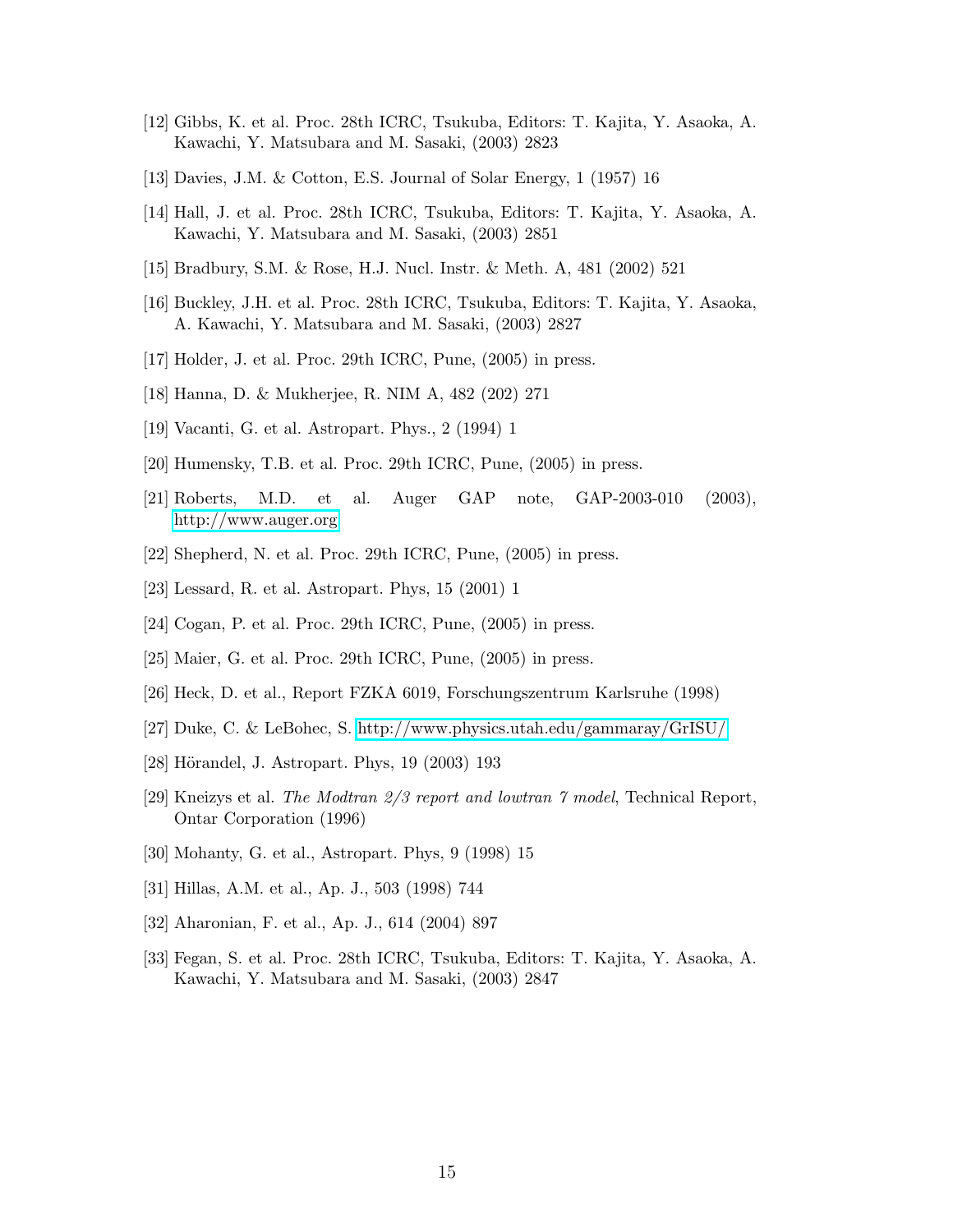

Fig. 1. The VERITAS Telescope 1 as installed at the Whipple Observatory base camp. The collector dish has a diameter of 12 m and a focal length of 12 m and comprises 350 mirror facets. A 499-PMT camera is installed in the box at the focal point. The buildings in the foreground house the electronics and power supply systems.



Fig. 2. The azimuth and elevation residuals (difference between measured and requested position) for a short tracking run.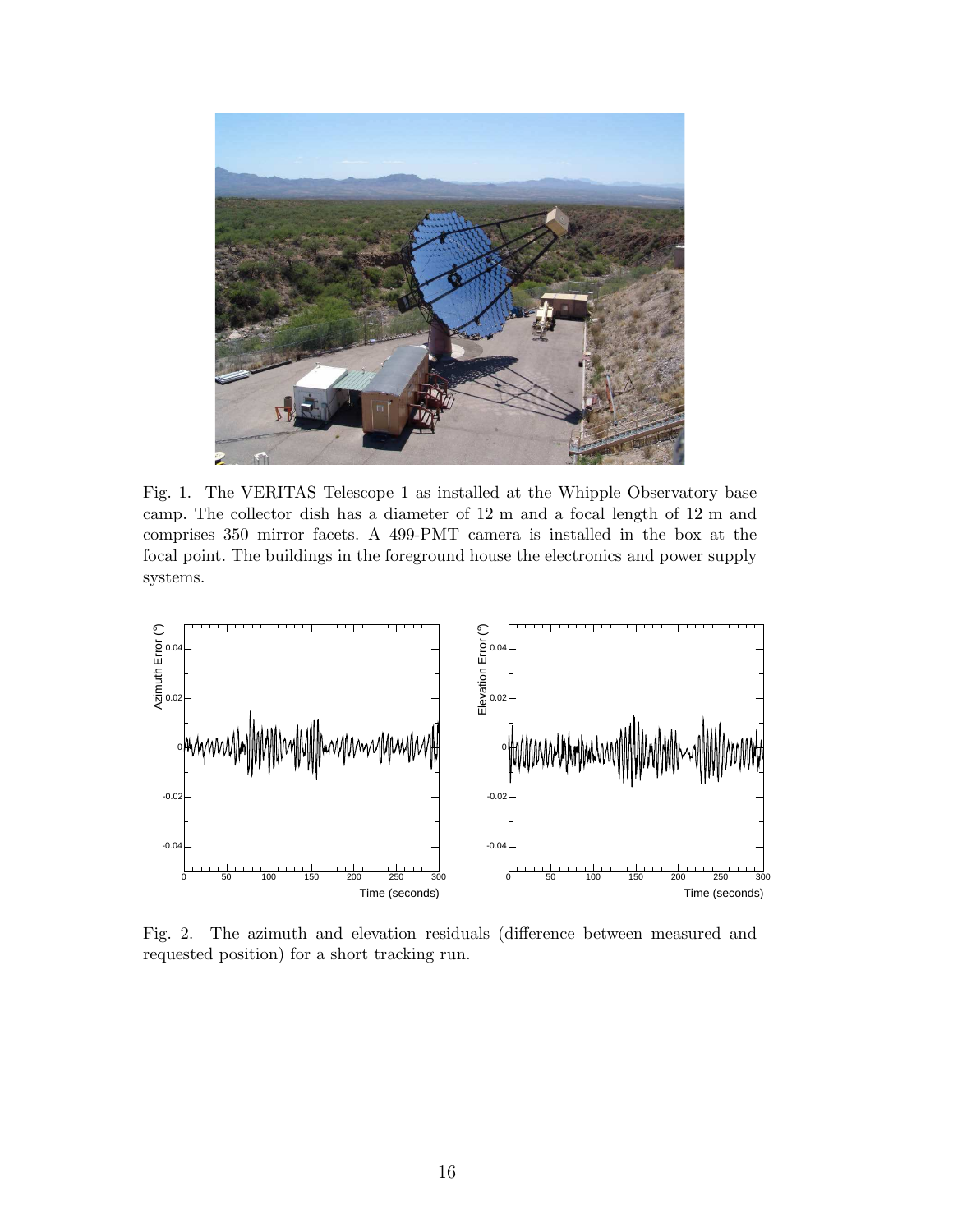

Fig. 3. A close-up view of the hexagonal VERITAS mirror facets. The three adjustment points which are used in aligning each facet can be easily seen.



Fig. 4. Average mirror reflectivity as a function of wavelength for photons normal to the mirror. Measurements were made in the laboratory after the mirrors were produced.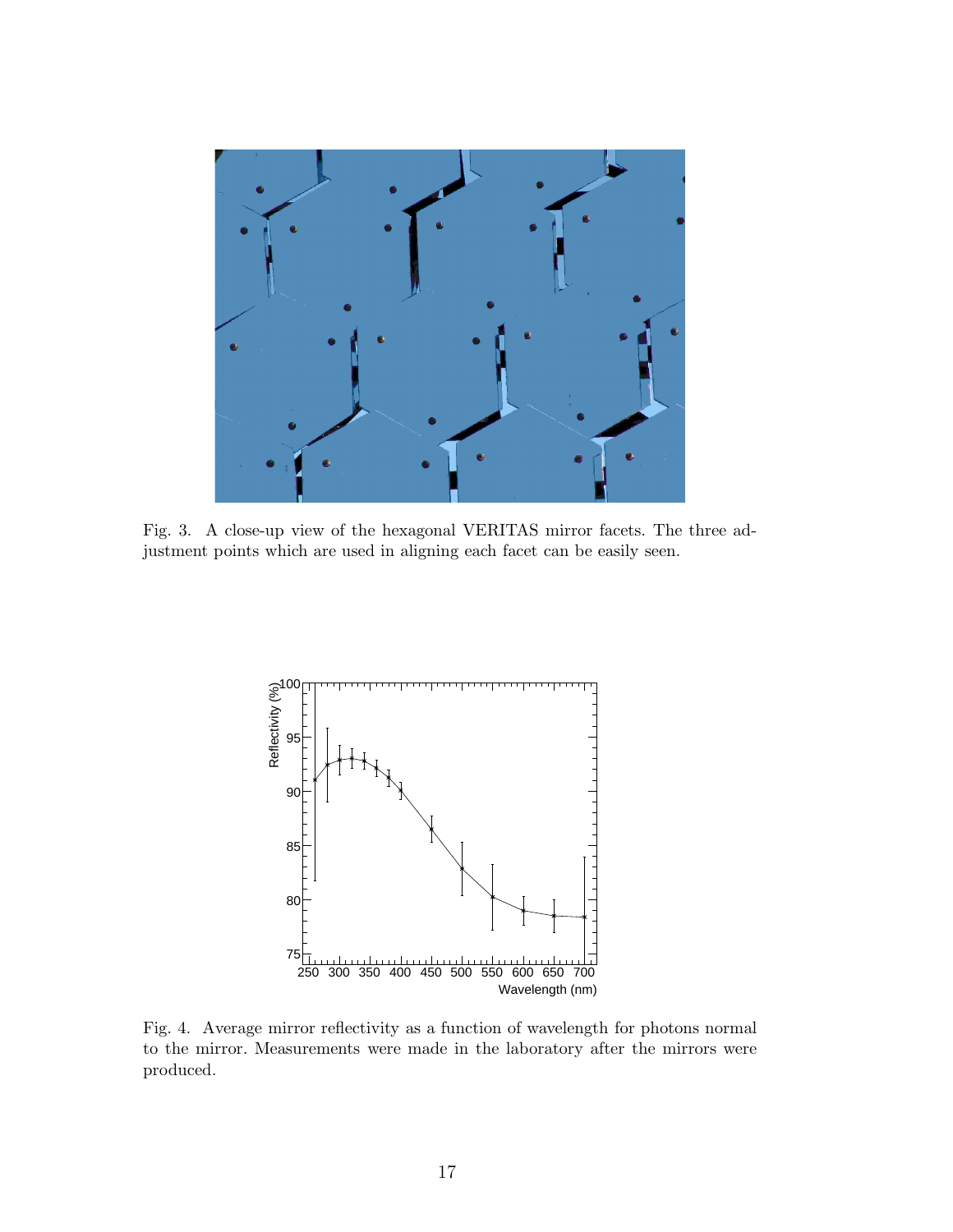

Fig. 5. An image of Polaris in the focal plane of the telescope recorded with a CCD camera. The point spread function is 0.06◦ FWHM. The circle indicates the size of a VERITAS PMT (0.15◦ diameter).



Fig. 6. The 499 PMT pixel camera. The focus box is 1.8 m square. A remotely operated shutter usually covers the camera during daylight hours.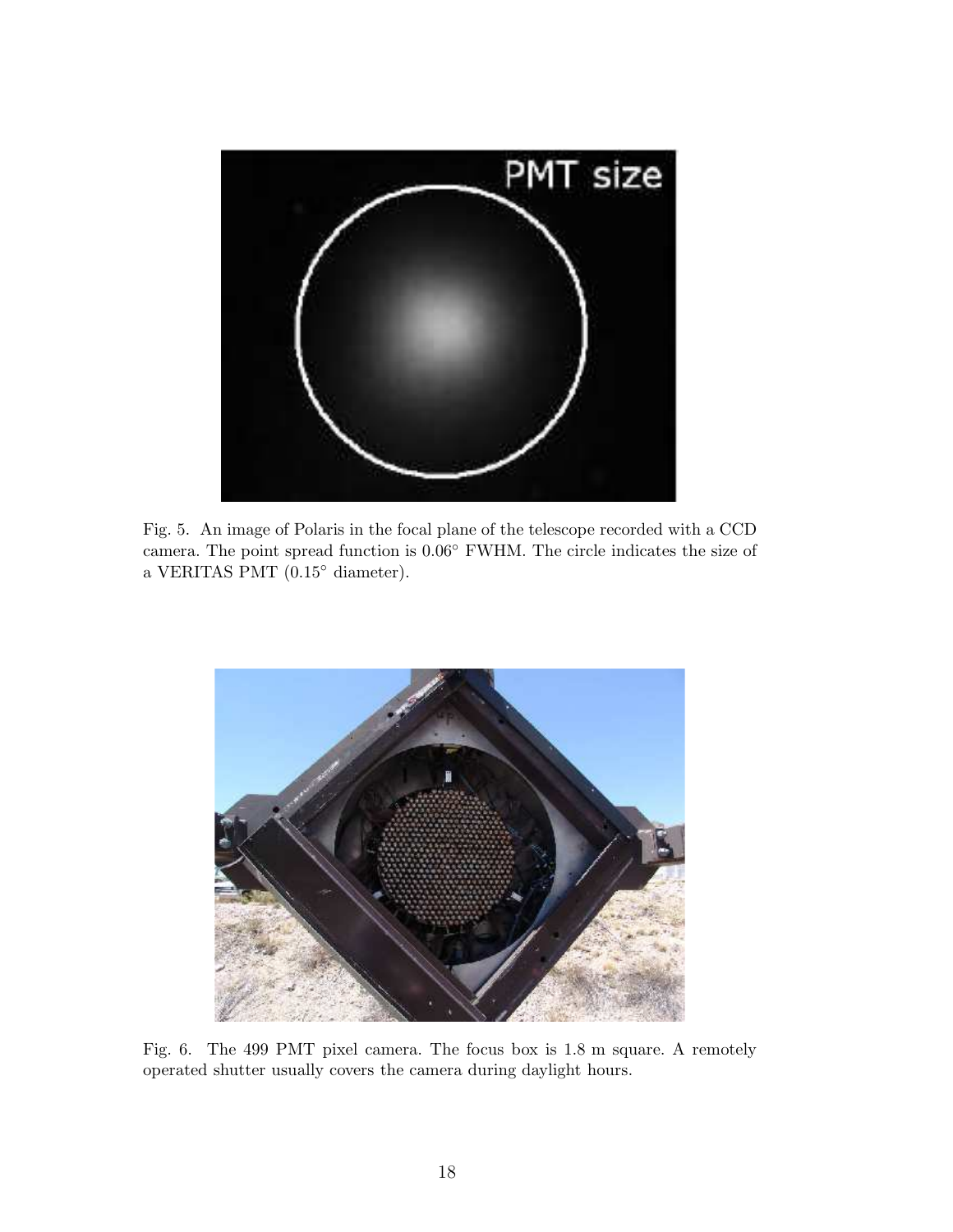

Fig. 7. The trigger rate as a function of CFD threshold for two different topological trigger configurations.



Fig. 8. A FADC trace produced by Cherenkov light from a cosmic ray air shower in a single signal channel. The dashed horizontal line is the electronic pedestal level, the dashed vertical line shows the pulse arrival time,  $t_0$ , and the shaded area indicates a 10 ns (5 FADC samples) integration window.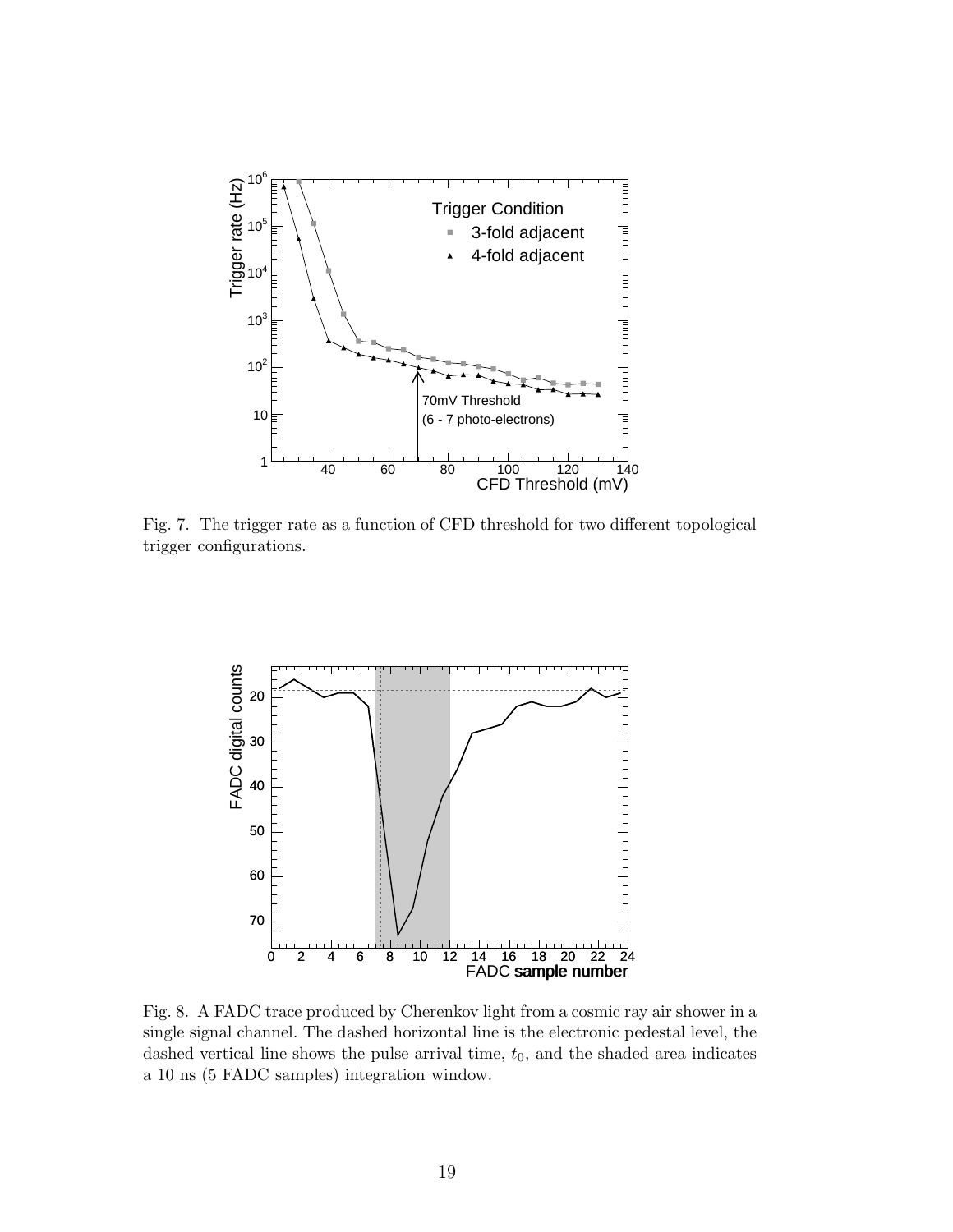

Fig. 9. The single photoelectron response for one PMT at standard operating gain. The fit assumes a Poisson distribution of photoelectrons and a Gaussian distribution for the integrated charge produced by a single photoelectron. The average conversion factor over all PMTs is  $0.19 \pm 0.02$  photoelectrons per digital count.



Fig. 10. The charge distribution across the camera for a cosmic ray event (the grey scale is in digital counts).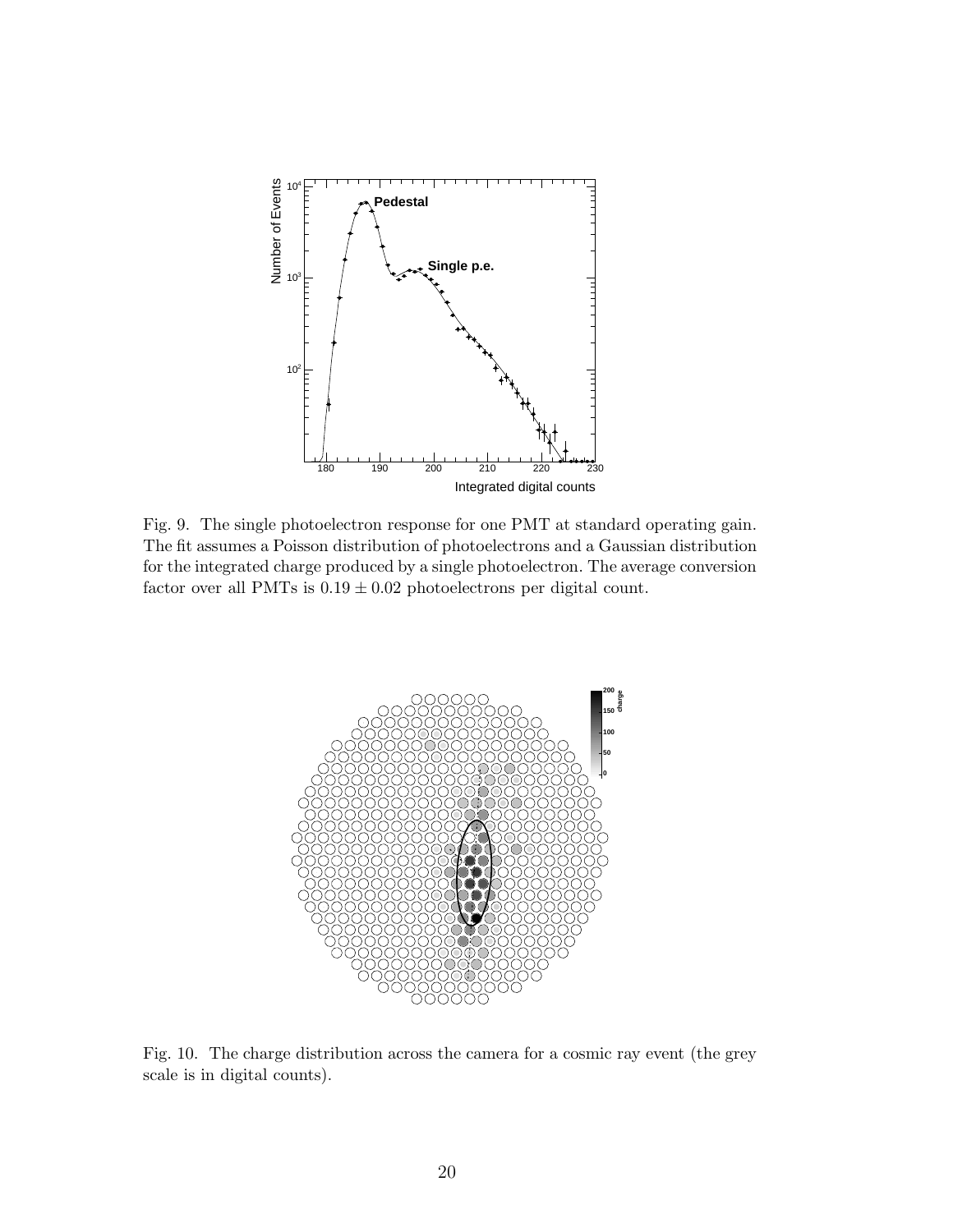

Fig. 11. The Cherenkov pulse arrival time distribution (in units of FADC samples  $= 2$  ns) along the long axis for the cosmic ray image shown in Figure 10. A PMT position of zero corresponds to the centre of the image ellipse. Error bars correspond to the signal size-dependent time resolution for each PMT, as measured using the laser calibration system [17].



Fig. 12. The image orientation angle,  $\alpha$ , as described in the text, for ON and OFF-source observations of the Crab Nebula after  $\gamma$ -ray selection cuts. The excess events at low values of  $\alpha$  are due to  $\gamma$ -rays originating from the direction of the Crab Nebula. Selecting events with  $\alpha < 7^{\circ}$  results in a detection with a significance of  $19.4\sigma$ .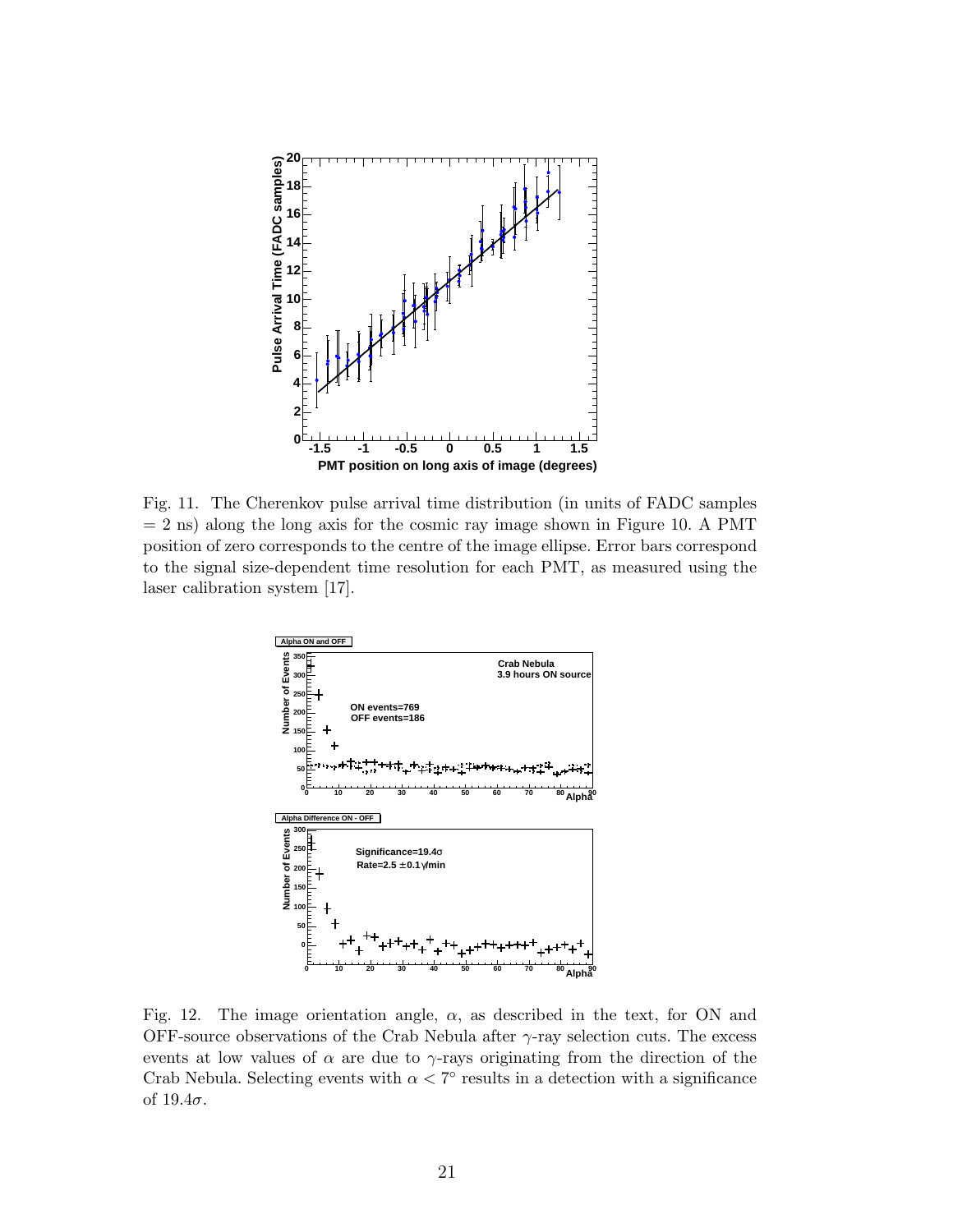

Fig. 13. The two-dimensional map of reconstructed source position in degrees on the camera plane (the camera is 3.5◦ in diameter). The Crab Nebula was located at the centre of the camera. The angular resolution is  $0.17^{\circ}$  (68% containment radius). Note that adjacent bins are not statistically independent.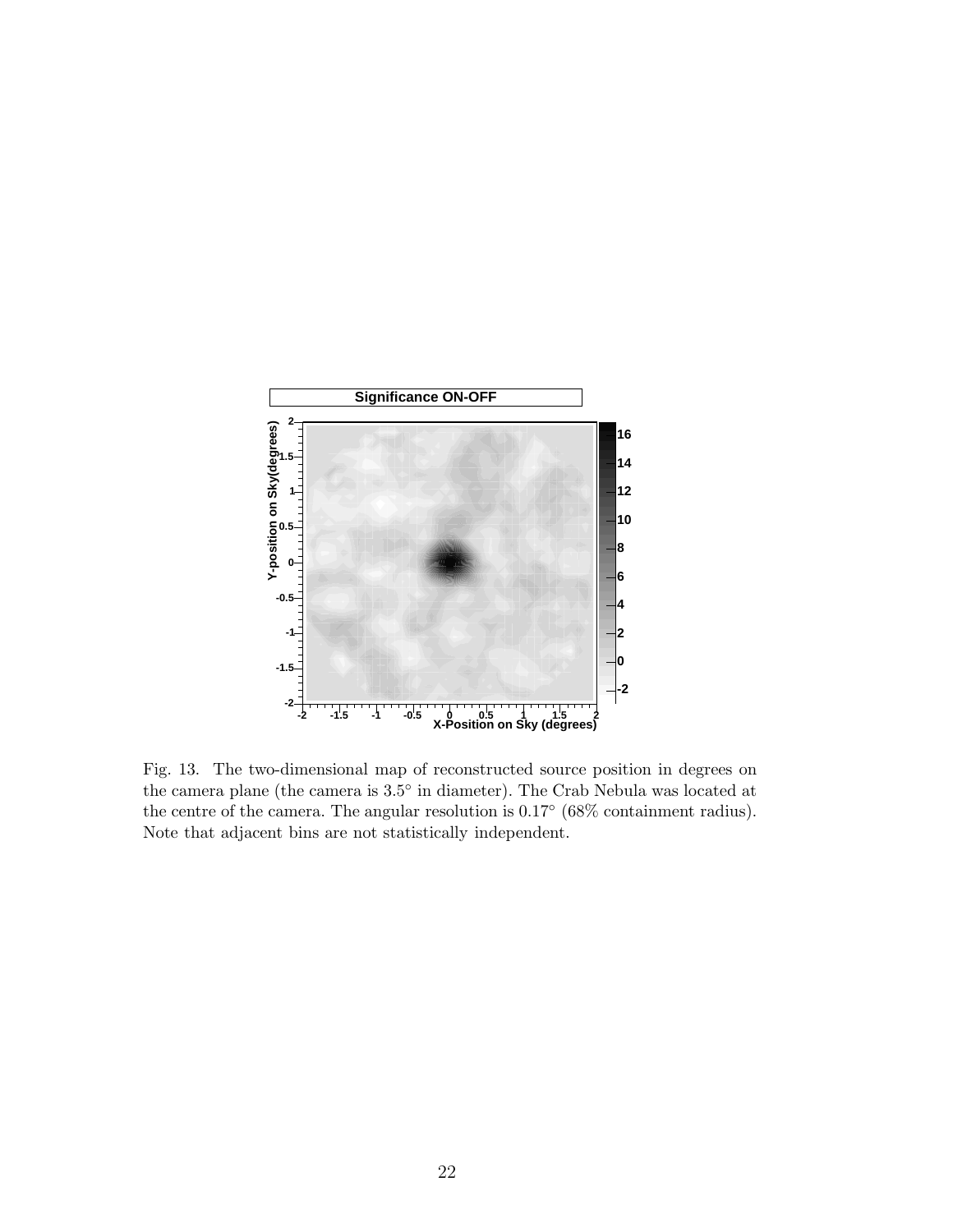

Fig. 14. Comparison of image parameter distributions from real data (closed symbols) and Monte Carlo calculations (open symbols). The parameters are described in the text.



Fig. 15. Effective area of Telescope 1 after hard  $\gamma$ -ray selection cuts (filled circles) and size-dependent cuts (filled triangles).